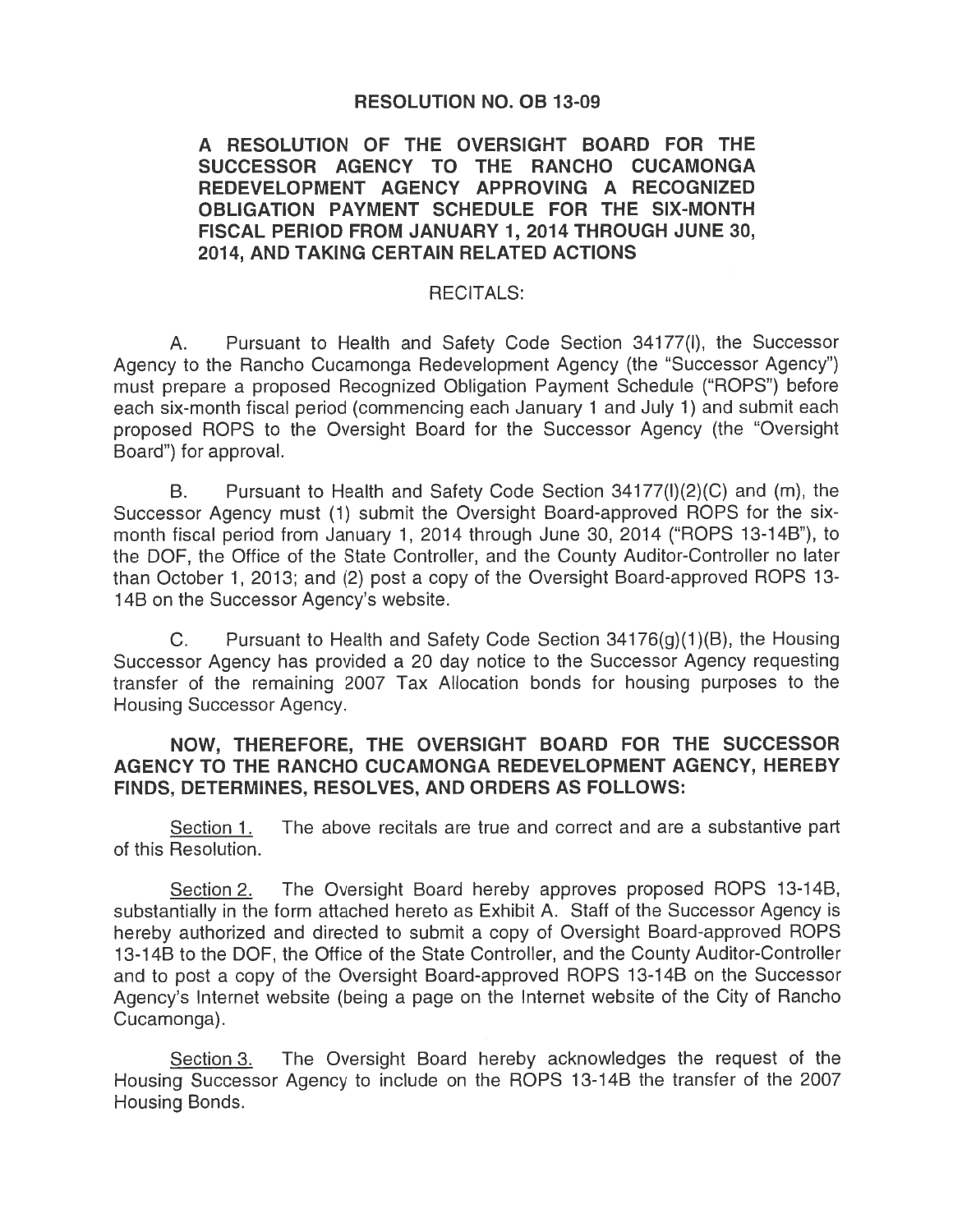The officers of the Oversight Board and the staff of the Successor Section 4. Agency are hereby authorized and directed, jointly and severally, to do any and all things which they may deem necessary or advisable to effectuate this Resolution, including requesting additional review by the DOF and an opportunity to meet and confer on any disputed items, and any such actions previously taken by such officers and staff are hereby ratified and confirmed.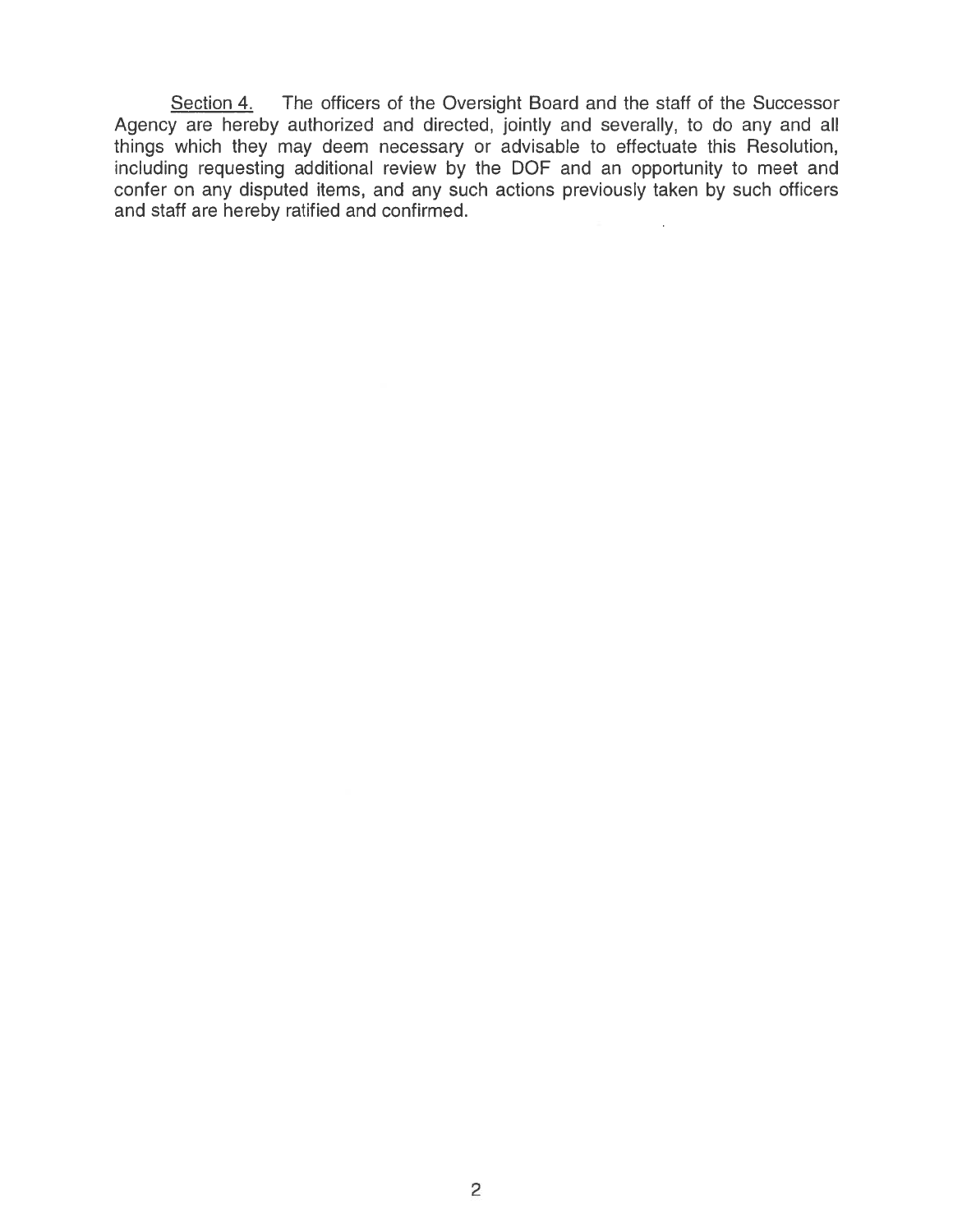PASSED, APPROVED AND ADOPTED this 24<sup>th</sup> day of September, 2013.

FINCH, OLHASSO, SHANNON, TUCKER, COSTELLO AYES: NOES: **NONE** CLAFLIN, LAYNE ABSENT: NONE ABSTAIN:

MilGu

MIKE COSTELLO, CHAIR

**ATTEST:** 

DEBRA MCNAY, SECRETARY OVERSIGHT BOARD FOR THE SUCCESSOR AGENCY TO THE RANCHO CUCAMONGA REDEVELOPMENT AGENCY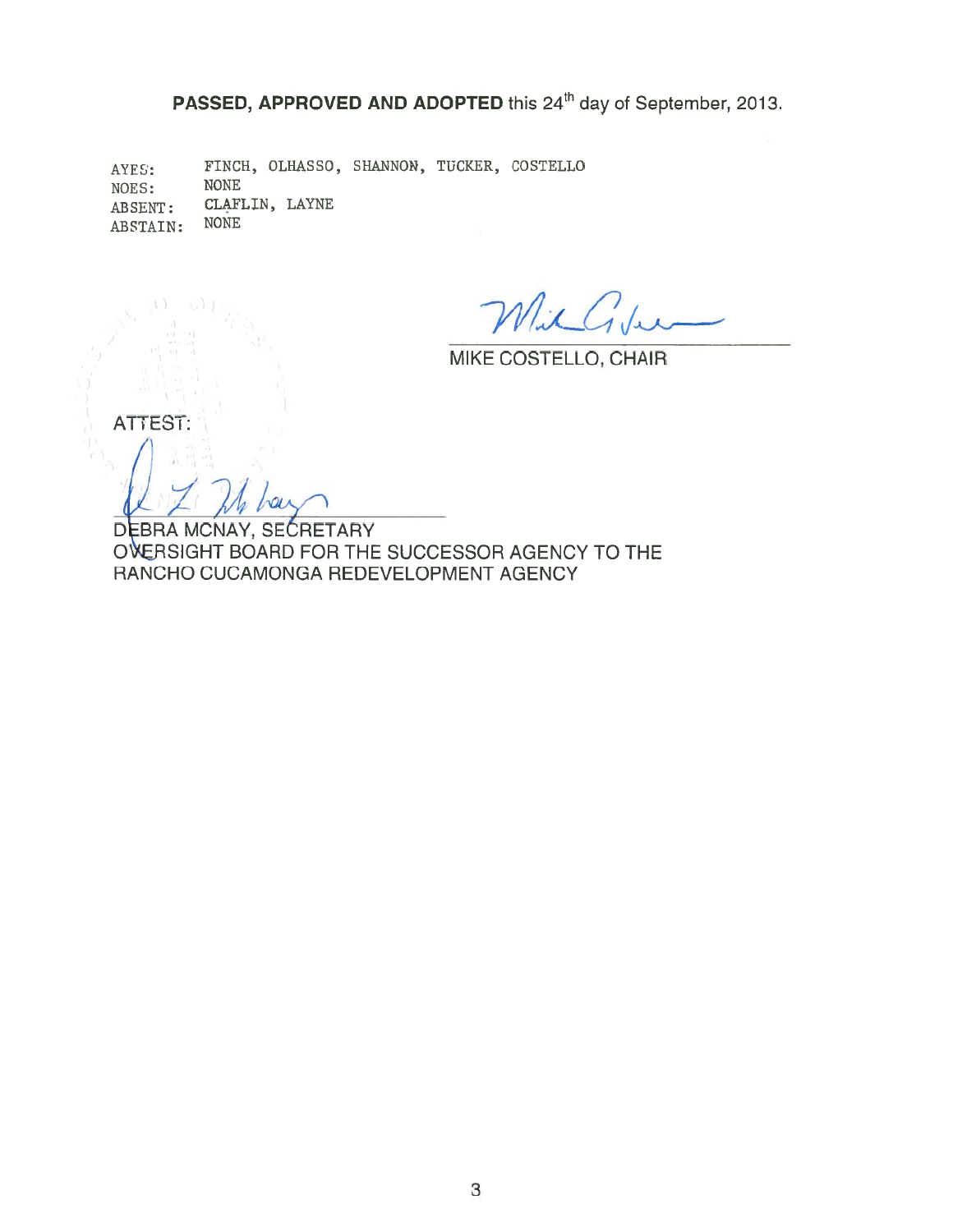# **EXHIBIT A**

# SUCCESSOR AGENCY TO THE RANCHO CUCAMONGA REDEVELOPMENT AGENCY RECOGNIZED OBLIGATION PAYMENT SCHEDULE (January 1, 2014 through June 30, 2014)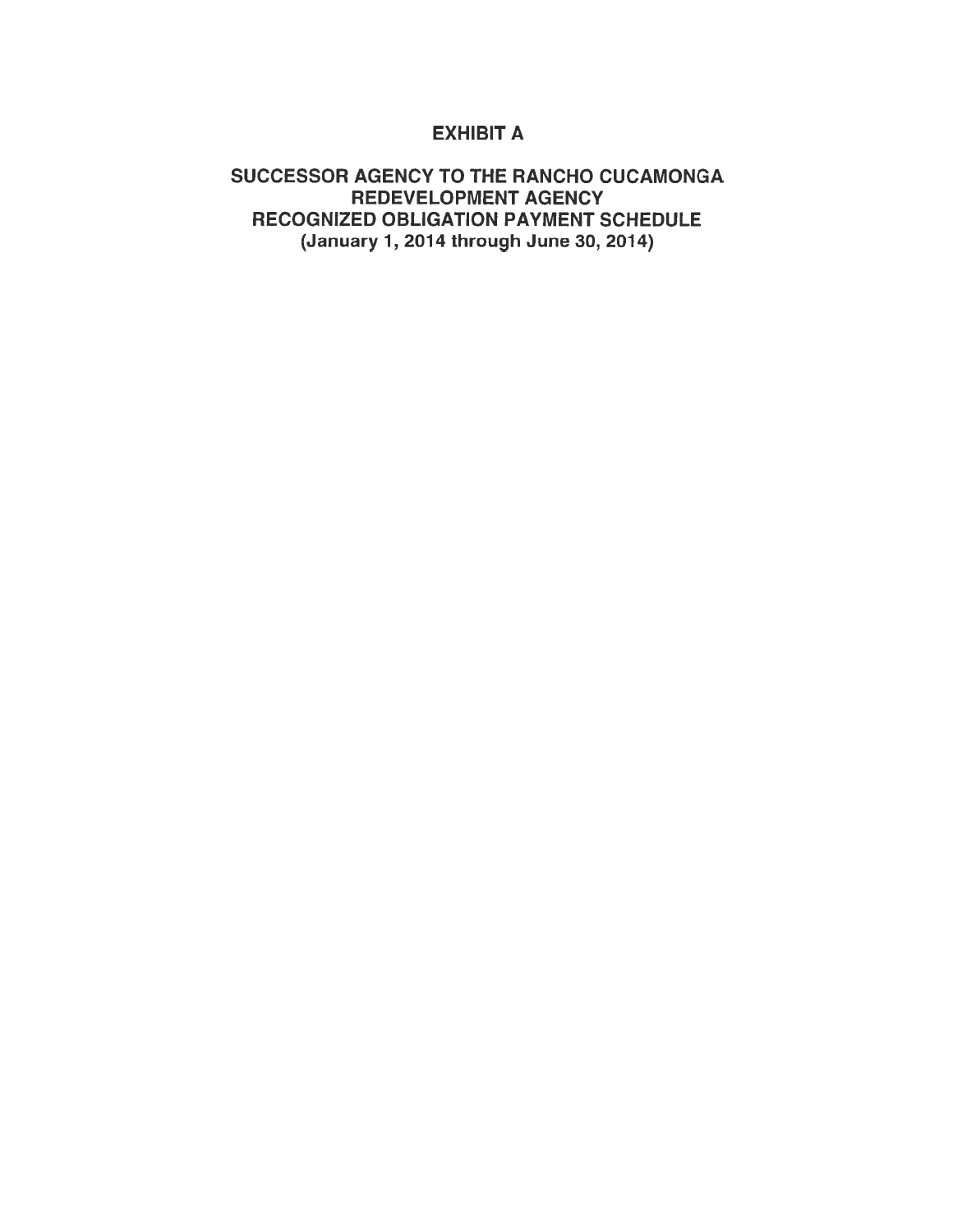#### **Recognized Obligation Payment Schedule (ROPS 13-14B) - Summary**

Filed for the January 1, 2014 through June 30, 2014 Period

| Name of County:<br>San Bernardino |  |
|-----------------------------------|--|

|    | <b>Current Period Requested Funding for Outstanding Debt or Obligation</b>                                                 |                   | <b>Six-Month Total</b> |               |
|----|----------------------------------------------------------------------------------------------------------------------------|-------------------|------------------------|---------------|
| A  | Enforceable Obligations Funded with Non-Redevelopment Property Tax Trust Fund (RPTTF) Funding<br>Sources (B+C+D):          |                   | -SS                    | 47,671,641    |
| В  | Bond Proceeds Funding (ROPS Detail)                                                                                        |                   |                        | 47,671,641    |
| С  | Reserve Balance Funding (ROPS Detail)                                                                                      |                   |                        |               |
| D  | Other Funding (ROPS Detail)                                                                                                |                   |                        |               |
| Е. | Enforceable Obligations Funded with RPTTF Funding (F+G):                                                                   |                   |                        | 16,763,537    |
| F  | Non-Administrative Costs (ROPS Detail)                                                                                     |                   |                        | 16,275,279    |
| G  | Administrative Costs (ROPS Detail)                                                                                         |                   |                        | 488,258       |
| н  | <b>Current Period Enforceable Obligations (A+E):</b>                                                                       |                   |                        | 64,435,178    |
|    | Successor Agency Self-Reported Prior Period Adjustment to Current Period RPTTF Requested Funding                           |                   |                        |               |
|    | Enforceable Obligations funded with RPTTF (E):                                                                             |                   |                        | 16,763,537    |
| J  | Less Prior Period Adjustment (Report of Prior Period Adjustments Column U)                                                 |                   |                        | (1, 139, 805) |
| Κ  | Adjusted Current Period RPTTF Requested Funding (I-J)                                                                      |                   |                        | \$15,623,732  |
|    | County Auditor Controller Reported Prior Period Adjustment to Current Period RPTTF Requested Funding                       |                   |                        |               |
| L  | Enforceable Obligations funded with RPTTF (E):                                                                             |                   |                        | 16,763,537    |
| M  | Less Prior Period Adjustment (Report of Prior Period Adjustments Column AB)                                                |                   |                        |               |
| N  | Adjusted Current Period RPTTF Requested Funding (L-M)                                                                      |                   |                        | 16,763,537    |
|    | Certification of Oversight Board Chairman:                                                                                 | Mike Costello     |                        | Chairman      |
|    | Pursuant to Section 34177(m) of the Health and Safety code, I                                                              | Name              |                        | Title         |
|    | hereby certify that the above is a true and accurate Recognized<br>Obligation Payment Schedule for the above named agency. |                   |                        |               |
|    |                                                                                                                            | /s/ Mike Costello |                        | 24-Sep-13     |
|    |                                                                                                                            | Signature         |                        | Date          |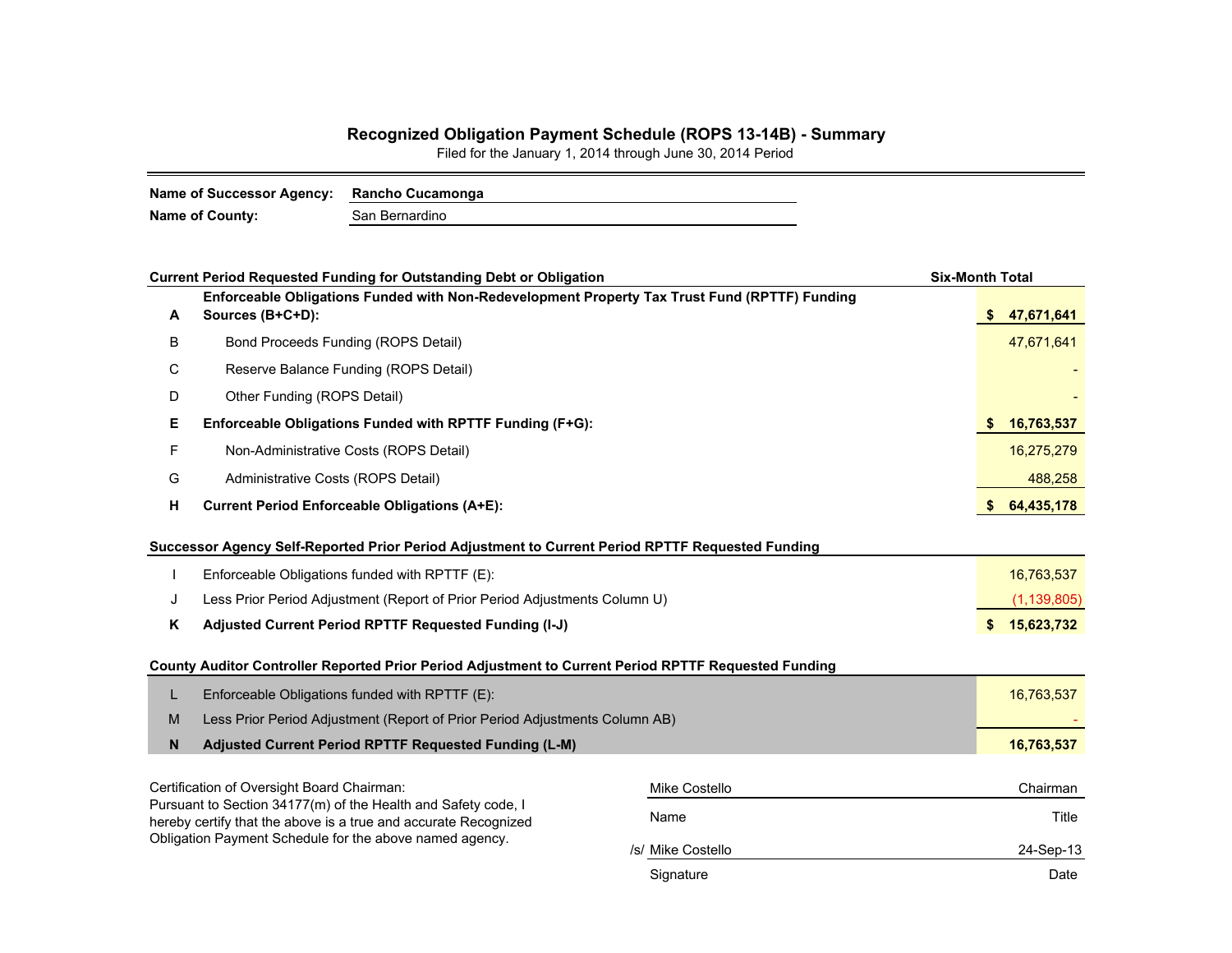#### **Recognized Obligation Payment Schedule (ROPS) 13-14B - Report of Fund Balances**

(Report Amounts in Whole Dollars)

| B<br>$\mathsf{A}$                                                                                                                                                                      | C.                                              | D                                              | E.                                                                               |                                                           | G                                  | H                    |              |                                 | K                                                         |
|----------------------------------------------------------------------------------------------------------------------------------------------------------------------------------------|-------------------------------------------------|------------------------------------------------|----------------------------------------------------------------------------------|-----------------------------------------------------------|------------------------------------|----------------------|--------------|---------------------------------|-----------------------------------------------------------|
|                                                                                                                                                                                        |                                                 |                                                |                                                                                  |                                                           | <b>Fund Sources</b>                |                      |              |                                 |                                                           |
|                                                                                                                                                                                        |                                                 | <b>Bond Proceeds</b>                           | <b>Reserve Balance</b>                                                           |                                                           | Other                              |                      | <b>RPTTF</b> |                                 |                                                           |
| Fund Balance Information by ROPS Period                                                                                                                                                | <b>Bonds Issued</b><br>on or before<br>12/31/10 | <b>Bonds Issued</b><br>on or after<br>01/01/11 | <b>Review balances</b><br>retained for<br>approved<br>enforceable<br>obligations | <b>RPTTF</b><br>balances<br>retained for bond<br>reserves | Rent,<br>Grants,<br>Interest, Etc. | Non-Admin            | Admin        | <b>Total</b>                    | <b>Comments</b>                                           |
| ROPS III Actuals (01/01/13 - 6/30/13)                                                                                                                                                  |                                                 |                                                |                                                                                  |                                                           |                                    |                      |              |                                 |                                                           |
| Beginning Available Fund Balance (Actual 01/01/13)<br>Note that for the RPTTF, 1 + 2 should tie to columns L and Q in<br>1 the Report of Prior Period Adjustments (PPAs)               | 48,463,741                                      |                                                | 59,905,021                                                                       |                                                           |                                    | 6,603,369            |              | \$114,972,132                   |                                                           |
| Revenue/Income (Actual 06/30/13) Note that the RPTTF<br>amounts should tie to the ROPS III distributions from the County<br>2 Auditor-Controller                                       | 244,663                                         |                                                | 1,478,425                                                                        |                                                           |                                    | 18,351,334           |              | 693,818 \$ 20,768,240           |                                                           |
| <b>Expenditures for ROPS III Enforceable Obligations (Actual</b><br>06/30/13) Note that for the RPTTF, $3 + 4$ should tie to columns N<br>3 and S in the Report of PPAs                | 332,326                                         |                                                | 48,910,061                                                                       |                                                           |                                    | 21,388,082           |              | 693,818 \$ 71,324,288           |                                                           |
| Retention of Available Fund Balance (Actual 06/30/13) Note<br>that the Non-Admin RPTTF amount should only include the<br>4 retention of reserves for debt service approved in ROPS III |                                                 |                                                |                                                                                  |                                                           |                                    |                      |              |                                 |                                                           |
| <b>ROPS III RPTTF Prior Period Adjustment Note that the net Non-</b><br>Admin and Admin RPTTF amounts should tie to columns O and T<br>5 in the Report of PPAs.                        |                                                 |                                                | No entry required                                                                |                                                           |                                    | 1,139,805            |              | \$ 1,139,805                    |                                                           |
| 6 Ending Actual Available Fund Balance $(1 + 2 - 3 - 4 - 5)$                                                                                                                           | $$48,376,078$ \ \ \$                            |                                                | $\mathsf{S}$<br>$12,473,385$ \$                                                  |                                                           | \$                                 | $2,426,816$ \$<br>S. |              | $$63,276,278$  112" and "-J12". | Cells H13, I13 and J13 were adjusted to include "-H12", " |
| ROPS 13-14A Estimate (07/01/13 - 12/31/13)                                                                                                                                             |                                                 |                                                |                                                                                  |                                                           |                                    |                      |              |                                 |                                                           |
| Beginning Available Fund Balance (Actual 07/01/13) (C, D, E,<br>7 G, and I = 4 + 6, F = H4 + F6, and H = 5 + 6)                                                                        | $$48,376,078$ \\$                               |                                                | $\mathbf{s}$<br>$12,473,385$ \$                                                  |                                                           | \$                                 | $3,566,621$ \$<br>\$ |              | \$64,416,083                    |                                                           |
| Revenue/Income (Estimate 12/31/13)<br>Note that the RPTTF amounts should tie to the ROPS 13-14A<br>8 distributions from the County Auditor-Controller                                  |                                                 |                                                |                                                                                  |                                                           |                                    | 15,011,834           |              | 523,160 \$ 15,534,994           |                                                           |
| Expenditures for 13-14A Enforceable Obligations<br>9 (Estimate 12/31/13)                                                                                                               |                                                 |                                                |                                                                                  |                                                           |                                    | 17,438,650           |              | 523,160 \$ 17,961,810           |                                                           |
| Retention of Available Fund Balance (Estimate 12/31/13)<br>Note that the RPTTF amounts may include the retention of<br>10 reserves for debt service approved in ROPS 13-14A            |                                                 |                                                |                                                                                  |                                                           |                                    |                      |              |                                 |                                                           |
| 11 Ending Estimated Available Fund Balance (7 + 8 - 9 -10)                                                                                                                             | $$48,376,078$ \$                                |                                                | $12,473,385$ \$<br>$$^{\circ}$                                                   |                                                           | \$                                 | $1,139,805$ \$<br>s. |              | \$61,989,267                    |                                                           |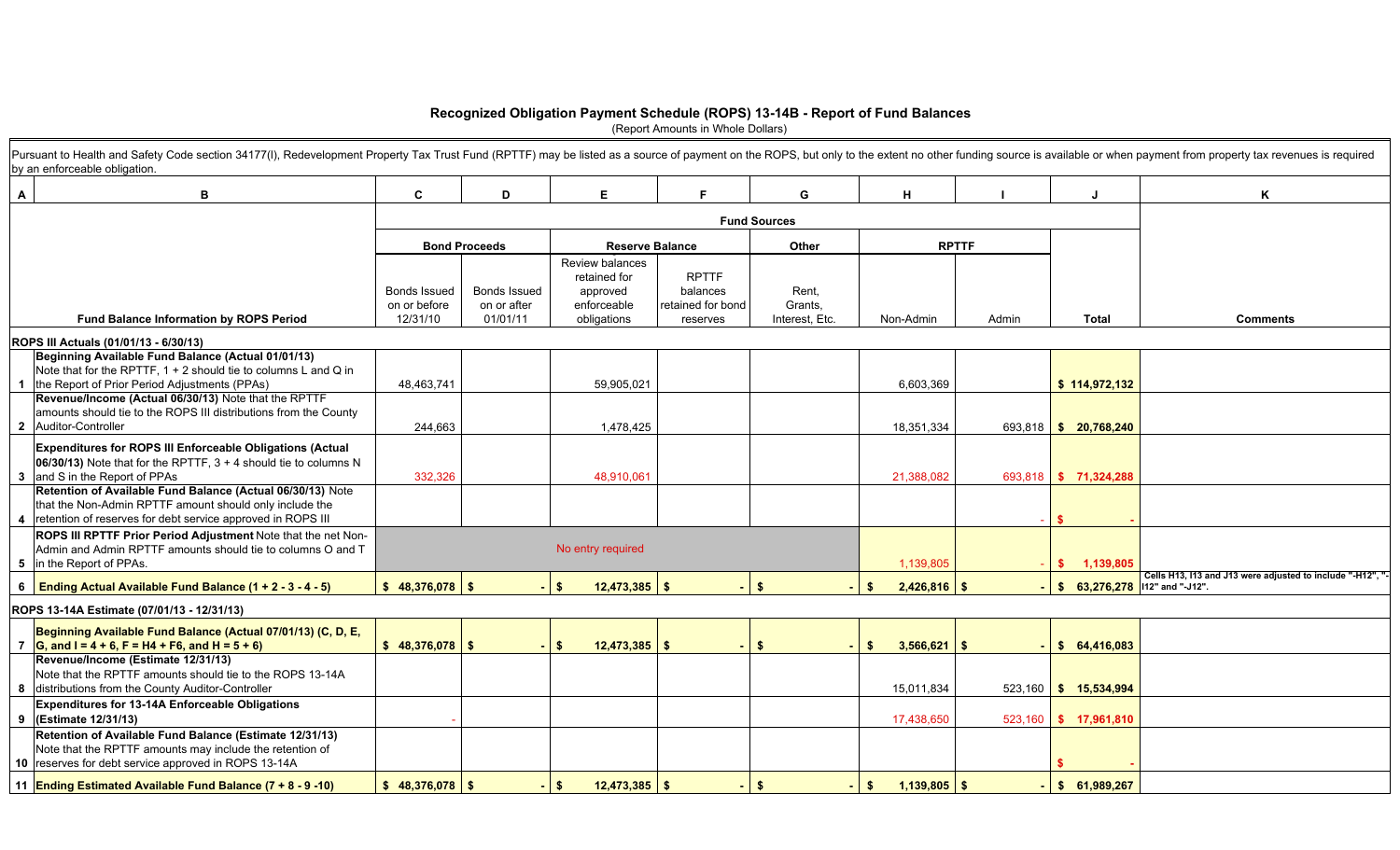|            |                                                              |                                                  |                       |                         |                                          | Recognized Obligation Payment Schedule (ROPS) 13-14B - ROPS Detail<br>January 1, 2014 through June 30, 2014<br>(Report Amounts in Whole Dollars) |                  |                            |              |               |                                           |                       |                                            |         |                    |                         |
|------------|--------------------------------------------------------------|--------------------------------------------------|-----------------------|-------------------------|------------------------------------------|--------------------------------------------------------------------------------------------------------------------------------------------------|------------------|----------------------------|--------------|---------------|-------------------------------------------|-----------------------|--------------------------------------------|---------|--------------------|-------------------------|
| A          | B                                                            | C                                                | D                     | E                       | E                                        | G                                                                                                                                                | н                |                            | J            | K             |                                           | M                     | N                                          | $\circ$ |                    | P.                      |
|            |                                                              |                                                  |                       |                         |                                          |                                                                                                                                                  |                  |                            |              |               |                                           | <b>Funding Source</b> |                                            |         |                    |                         |
|            |                                                              |                                                  |                       |                         |                                          |                                                                                                                                                  |                  |                            |              |               | Non-Redevelopment Property Tax Trust Fund |                       |                                            |         |                    |                         |
|            |                                                              |                                                  | Contract/Agreement    | Contract/Agreement      |                                          |                                                                                                                                                  |                  | <b>Total Outstanding</b>   |              |               | (Non-RPTTF)                               |                       | <b>RPTTF</b>                               |         |                    |                         |
| Item#      | Project Name / Debt Obligation                               | <b>Obligation Type</b>                           | <b>Execution Date</b> | <b>Termination Date</b> | Payee                                    | <b>Description/Project Scope</b>                                                                                                                 | Project Area     | Debt or Obligation         | Retired      |               | Bond Proceeds   Reserve Balance           | Other Funds           | Non-Admin                                  | Admin   |                    | Six-Month Total         |
|            | 1 2007 A & B TA Bond Series                                  | Revenue Bonds<br>Issued On or Before<br>12/31/10 | 3/1/2008              | 9/1/2034                | <b>Wells Fargo</b>                       | <b>Tax Allocation Bonds</b>                                                                                                                      | Rancho Cucamonga | 687,234,280<br>234,311,585 | N            | \$ 47,671,641 |                                           |                       | $16,275,279$ \$<br>$\sqrt{2}$<br>5,400,955 | 488,258 | \$.                | 64,435,178<br>5,400,955 |
|            | 2 9th & Madrone                                              | Property<br>Maintenance                          | 12/1/2005             | 6/30/2014               |                                          | City of Rancho Cucamonga Operation of Acquired Property                                                                                          | Rancho Cucamonga | 6,000                      | N            |               |                                           |                       | 6,000                                      |         | $\mathbf{s}$       | 6,000                   |
|            | 3 9th & Madrone                                              | Remediation                                      | 12/1/2005             | 6/30/2013               | City of Rancho Cucamonga Site Demolition |                                                                                                                                                  | Rancho Cucamonga |                            | $\mathsf{Y}$ |               |                                           |                       |                                            |         | $\mathbf{R}$       |                         |
|            | 4 Audit Services (through Jan 31,<br>2012)                   | <b>Dissolution Audits</b>                        | 6/1/2007              | 12/1/2012               | LSL                                      | Audit of RDA to January 31, 2012                                                                                                                 | Rancho Cucamonga |                            | $\vee$       |               |                                           |                       |                                            |         | $\hat{\mathbf{r}}$ |                         |
|            | 5 *Barton Plaza Mural                                        | Miscellaneous                                    | 4/1/2003              | 4/1/2013                | Townsend 330 LLC                         | repainting the mural as required in<br>Agreement                                                                                                 | Rancho Cucamonga |                            | $\mathsf{v}$ |               |                                           |                       |                                            |         | $\mathbf{R}$       |                         |
|            | 6 Base Line/I-15 Interchange                                 | Professional<br>Services                         | 11/1/2004             | 6/30/2014               | <b>AECOM</b>                             | design services for Base Line and I-15 Rancho Cucamonga<br>Interchange                                                                           |                  | 31,050                     | N            |               |                                           |                       |                                            |         |                    |                         |
|            | 7 Bond Trustee Services                                      | Fees                                             | 9/1/1999              | 9/1/2034                | <b>Wells Fargo</b>                       | administration of bond and payment of Rancho Cucamonga<br>debt service                                                                           |                  | 6,300                      | N            |               |                                           |                       | 6,300                                      |         | $\mathbb{S}$       | 6,300                   |
|            | 8 Cabling for Reconfigurations                               | Improvement/Infrastr 1/1/2010<br>ucture          |                       | 12/31/2012              | Cable Inc.                               | cabling for technology improvements                                                                                                              | Rancho Cucamonga | 67,334                     | N            |               |                                           |                       |                                            |         | $\mathbf{\hat{f}}$ |                         |
|            | 9 Carpet for Furniture<br>Reconfigurations                   | Improvement/Infrastr 3/1/2008<br>ucture          |                       | 12/31/2012              | <b>Shaw Integrated Solutions</b>         | installl carpet associated with<br>work/tech area changes                                                                                        | Rancho Cucamonga | 12,275                     | N            |               |                                           |                       |                                            |         | $\mathcal{L}$      |                         |
|            | 10 City Yard Expansion                                       | OPA/DDA/Constructi 6/1/2011                      |                       | 3/30/2013               | Oakview Constructors                     | general contractor for public works<br>facility                                                                                                  | Rancho Cucamonga |                            |              |               |                                           |                       |                                            |         |                    |                         |
|            | 11 City Yard Expansion                                       | Professional<br>Services                         | 3/1/2010              | 3/30/2013               | Pitassi Architects                       | design services for public works facility Rancho Cucamonga                                                                                       |                  |                            | Y            |               |                                           |                       |                                            |         |                    |                         |
| 12 *CoStar |                                                              | Professional<br>Services                         | 7/1/2010              | 7/1/2012                | CoStar                                   | contract for real estate data                                                                                                                    | Rancho Cucamonga |                            | $\mathsf{v}$ |               |                                           |                       |                                            |         | $\mathbf{R}$       |                         |
|            | 13 East Avenue MPSD FHB Modify                               | Professional<br>Services                         | 7/1/2010              | 11/30/2012              | Aufbau                                   | inspection services for storm drain<br>construction                                                                                              | Rancho Cucamonga |                            | Y            |               |                                           |                       |                                            |         | $\mathbf{\hat{f}}$ |                         |
|            | 14 East Avenue MPSD FHB Modify                               | Professional<br>Services                         | 7/1/2010              | 11/30/2012              | Ninyo and Moore                          | soils testing for storm drain<br>construction                                                                                                    | Rancho Cucamonga |                            | $\mathsf{Y}$ |               |                                           |                       |                                            |         |                    |                         |
|            | 15 East Avenue MPSD FHB Modify                               | OPA/DDA/Constructi 6/1/2011                      |                       | 11/30/2012              | <b>Sully Miller</b>                      | general contractor for storm drain<br>installation                                                                                               | Rancho Cucamonga |                            | $\mathsf{Y}$ |               |                                           |                       |                                            |         | $\mathbf{R}$       |                         |
|            | 16 Elec Engineering for CP Lighting                          | Professional<br>Services                         | 7/1/2010              | 6/30/2012               | <b>TMAD Taylor &amp; Gaines</b>          | electrical design and engineering                                                                                                                | Rancho Cucamonga | 8,900                      | N            |               |                                           |                       |                                            |         | $\mathbf{\hat{s}}$ |                         |
|            | 17 Financial Disclosure/Significant<br><b>Events Notices</b> | Fees                                             | 3/1/2008              | 9/1/2034                | <b>Willdan Financial Services</b>        | preparation of notices to bond holders<br>of sig events                                                                                          | Rancho Cucamonga | 3,000                      | N            |               |                                           |                       | 3,000                                      |         | \$                 | 3,000                   |
|            | 18 Fire Protection Passthrough (Fund<br>Balance)             | Miscellaneous                                    | 4/1/1982              | 6/30/2013               | Rancho Cucamonga Fire<br><b>District</b> | tax increment received prior to January Rancho Cucamonga<br>31, 2012                                                                             |                  |                            | Y            |               |                                           |                       |                                            |         | $\mathbf{\hat{f}}$ |                         |
|            | 19 Fire Station Vehicles                                     | Miscellaneous                                    | 6/15/2011             | 12/30/2012              | <b>Emergency Vehicle</b>                 | Batallion Chief vehicle and equipment Rancho Cucamonga                                                                                           |                  |                            | $\mathsf{Y}$ |               |                                           |                       |                                            |         |                    |                         |
|            | 20 Flood Control Passthrough (Fund<br>Balance)               | Miscellaneous                                    | 2/1/1982              | 6/30/2013               | County/Flood Control<br><b>District</b>  | tax increment received prior to January Rancho Cucamonga<br>31, 2012                                                                             |                  |                            |              |               |                                           |                       |                                            |         |                    |                         |
|            | 21 Foothill Boulevard Bridge                                 | Improvement/Infrastr 5/25/2005<br>ucture         |                       | 7/18/2012               | <b>Penwal Industries</b>                 | fabrication of bridge attachments                                                                                                                | Rancho Cucamonga |                            | Y            |               |                                           |                       |                                            |         | $\mathcal{L}$      |                         |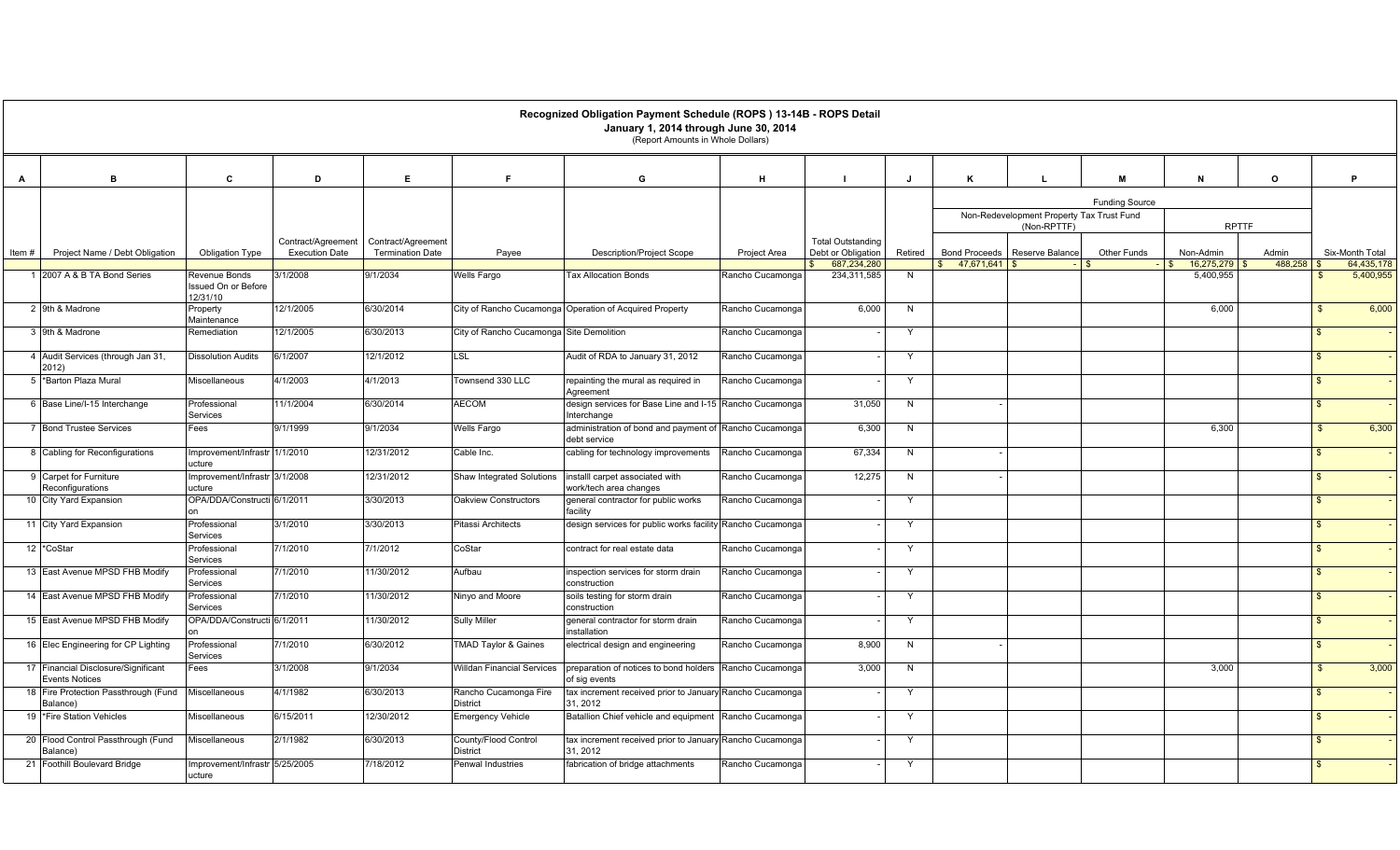|          |                                                   |                                         |                                             |                                               |                                           | Recognized Obligation Payment Schedule (ROPS) 13-14B - ROPS Detail<br>January 1, 2014 through June 30, 2014<br>(Report Amounts in Whole Dollars) |                     |                                                |              |                      |                                           |                       |              |              |                         |  |
|----------|---------------------------------------------------|-----------------------------------------|---------------------------------------------|-----------------------------------------------|-------------------------------------------|--------------------------------------------------------------------------------------------------------------------------------------------------|---------------------|------------------------------------------------|--------------|----------------------|-------------------------------------------|-----------------------|--------------|--------------|-------------------------|--|
| A        | B                                                 | C                                       | D                                           | E                                             |                                           | G                                                                                                                                                | н                   |                                                | J            |                      |                                           |                       | N            | $\mathbf{o}$ | P                       |  |
|          |                                                   |                                         |                                             |                                               |                                           |                                                                                                                                                  |                     |                                                |              |                      |                                           | <b>Funding Source</b> |              |              |                         |  |
|          |                                                   |                                         |                                             |                                               |                                           |                                                                                                                                                  |                     |                                                |              |                      | Non-Redevelopment Property Tax Trust Fund |                       |              |              |                         |  |
|          |                                                   |                                         |                                             |                                               |                                           |                                                                                                                                                  |                     |                                                |              |                      | (Non-RPTTF)                               |                       | <b>RPTTF</b> |              |                         |  |
| Item $#$ | Project Name / Debt Obligation                    | Obligation Type                         | Contract/Agreement<br><b>Execution Date</b> | Contract/Agreement<br><b>Termination Date</b> | Payee                                     | <b>Description/Project Scope</b>                                                                                                                 | <b>Project Area</b> | <b>Total Outstanding</b><br>Debt or Obligation | Retired      | <b>Bond Proceeds</b> | Reserve Balance                           | <b>Other Funds</b>    | Non-Admin    | Admin        | Six-Month Total         |  |
|          | 22 Foothill Boulevard ROW                         | egal.                                   | 4/1/2006                                    | 6/30/2014                                     | Richards Watson Gershon                   | legal services for ROW and project                                                                                                               | Rancho Cucamonga    |                                                | $\mathsf{Y}$ |                      |                                           |                       |              |              |                         |  |
|          | 23 Foothill Blvd Street Improvements              | Professional                            | 7/1/2010                                    | 7/18/2012                                     | Dan Guerra                                | bidding<br>survey for street widening                                                                                                            | Rancho Cucamonga    |                                                | $\mathsf{Y}$ |                      |                                           |                       |              |              | $\mathfrak{L}$          |  |
|          | Phase 1)                                          | Services                                |                                             |                                               |                                           |                                                                                                                                                  |                     |                                                |              |                      |                                           |                       |              |              |                         |  |
|          | 24 Foothill Blvd Street Improvements<br>(Phase 1) | Professional<br>Services                | 1/1/2010                                    | 7/18/2012                                     | Jacobs Engineering                        | engineering design for Foothill Bridge                                                                                                           | Rancho Cucamonga    |                                                | Y            |                      |                                           |                       |              |              | \$                      |  |
|          | 25 Foothill Blvd Street Improvements<br>(Phase 1) | Professional<br>Services                | 7/1/2010                                    | 7/18/2012                                     | Ninyo and Moore                           | soils testing for street construction                                                                                                            | Rancho Cucamonga    |                                                | Y            |                      |                                           |                       |              |              | \$                      |  |
|          | 26 Generator Project                              | Improvement/Infrastr 5/4/2011<br>ucture |                                             | 6/30/2013                                     | Mesa Energy                               | purchase and installation of generator                                                                                                           | Rancho Cucamonga    |                                                | $\mathsf{Y}$ |                      |                                           |                       |              |              | $\mathfrak{L}$          |  |
|          | 27 *Generator Project                             | Professional<br>Services                | 10/6/2010                                   | 6/30/2013                                     | Tamang Electric Inc                       | design and specifications for generator Rancho Cucamonga<br>installation                                                                         |                     |                                                | Y            |                      |                                           |                       |              |              | -S                      |  |
|          | 28 Hellman Ave Storm Drain (Phase 2) Professional | Services                                | 7/1/2010                                    | 3/6/2013                                      | Ninyo and Moore                           | soils testing for storm drain<br>construction                                                                                                    | Rancho Cucamonga    |                                                | Y            |                      |                                           |                       |              |              | -\$                     |  |
|          | 29 Hellman Ave Storm Drain (Phase 2)              | Professional<br>Services                | 3/1/2011                                    | 3/6/2013                                      | <b>HDR Engineering</b>                    | engineering support for railroad<br>widening                                                                                                     | Rancho Cucamonga    | 8,855                                          | N            |                      |                                           |                       |              |              | $\mathbf{\$}$           |  |
|          | 30 Hellman Ave Storm Drain (Phase 2)              | Professional<br>Services                | 7/1/2010                                    | 3/6/2013                                      | Aufbau                                    | inspection services for storm drain<br>construction                                                                                              | Rancho Cucamonga    |                                                | Y            |                      |                                           |                       |              |              | $\mathbf{s}$            |  |
|          | 31 Hellman Ave Storm Drain (Phase 2) Professional | Services                                | 7/1/2010                                    | 3/6/2013                                      | Westland Group Inc                        | survey for storm drain construction                                                                                                              | Rancho Cucamonga    |                                                | Y            |                      |                                           |                       |              |              | \$                      |  |
|          | 32 Housing Bond Proceeds                          | Bonds Issued On or<br>Before 12/31/10   | 3/1/2007                                    | 6/30/2014                                     |                                           | City of Rancho Cucamonga proceeds from 2007 affordable<br>housing bond issue                                                                     | Rancho Cucamonga    |                                                | Y            |                      |                                           |                       |              |              | $\mathbb{S}$            |  |
|          | 33 *HVAC Construction Mgmt. Svcs.                 | Professional<br>Services                | 5/1/2011                                    | 12/1/2012                                     | <b>TMAD Taylor &amp; Gaines</b>           | electrical design and engineering                                                                                                                | Rancho Cucamonga    |                                                | Y            |                      |                                           |                       |              |              | $\mathbf{R}$            |  |
|          | 34 Mobile Home Rental Assistance                  | Miscellaneous                           | 12/1/2008                                   | 12/1/2034                                     | The Pines Mobile Home<br>Park             | rent assistance to low income<br>seniors/family                                                                                                  | Rancho Cucamonga    |                                                | Y            |                      |                                           |                       |              |              | \$                      |  |
|          | 35 Mobile Home Rental Assistance                  | Miscellaneous                           | 12/1/2008                                   | 12/1/2034                                     | Sycamore Villa Mobile<br>Home Park        | rent assistance to low income<br>seniors/family                                                                                                  | Rancho Cucamonga    |                                                | Y            |                      |                                           |                       |              |              | $\mathbf{\$}$           |  |
|          | 36 Mobile Home Rental Assistance                  | Miscellaneous                           | 12/1/2008                                   | 12/1/2034                                     | Ramona Villa Mobile Home<br>Park          | rent assistance to low income<br>seniors/family                                                                                                  | Rancho Cucamonga    |                                                | $\mathsf{Y}$ |                      |                                           |                       |              |              | \$                      |  |
|          | 37 Mobile Home Rental Assistance                  | Miscellaneous                           | 12/1/2008                                   | 12/1/2034                                     | Foothill Mobile Manor<br>Mobile Home Park | rent assistance to low income<br>seniors/family                                                                                                  | Rancho Cucamonga    |                                                | Y            |                      |                                           |                       |              |              | $\mathbf{s}$            |  |
|          | 38 Mobile Home Rental Assistance                  | Miscellaneous                           | 12/1/2008                                   | 12/1/2034                                     | Chaparral Heights Home<br>Park            | rent assistance to low income<br>seniors/family                                                                                                  | Rancho Cucamonga    |                                                | Y            |                      |                                           |                       |              |              | $\mathfrak{L}$          |  |
|          | 39 Mobile Home Rental Assistance                  | Miscellaneous                           | 12/1/2008                                   | 12/1/2034                                     | Casa Volante Mobile Home<br>Park          | rent assistance to low income<br>seniors/family                                                                                                  | Rancho Cucamonga    |                                                | Y            |                      |                                           |                       |              |              | $\mathbf{s}$            |  |
|          | 40 Mobile Home Rental Assistance                  | Miscellaneous                           | 12/1/2008                                   | 12/1/2034                                     | Alta Vista Mobile Home<br>Park            | rent assistance to low income<br>seniors/family                                                                                                  | Rancho Cucamonga    |                                                | $\mathsf{Y}$ |                      |                                           |                       |              |              | $\mathcal{F}$           |  |
|          | 41 Mobile Home Rental Assistance                  | Miscellaneous                           | 12/1/2008                                   | 12/1/2034                                     | Alta Laguna Mobile Home<br>Park           | rent assistance to low income<br>seniors/family                                                                                                  | Rancho Cucamonga    |                                                | $\mathsf{Y}$ |                      |                                           |                       |              |              | $\mathbf{s}$            |  |
|          | 42 NHDC Pledge Payments                           | OPA/DDA/Constructi 9/1/2002             |                                             | 3/1/2026                                      | <b>BNY Mellon Trust Comp</b>              | Northtown Debt Service Fund                                                                                                                      | Rancho Cucamonga    | 17,500,000                                     | N            |                      |                                           |                       | 700,000      |              | 700,000<br>$\mathbb{S}$ |  |
|          | 43 *Public Relations                              | Professional<br>Services                | 11/1/2004                                   | 5/1/2012                                      | Hill & Knowlton                           | contract for marketing and econ dev<br>services                                                                                                  | Rancho Cucamonga    |                                                | Y            |                      |                                           |                       |              |              | $\mathbf{s}$            |  |
|          |                                                   |                                         |                                             |                                               |                                           |                                                                                                                                                  |                     |                                                |              |                      |                                           |                       |              |              |                         |  |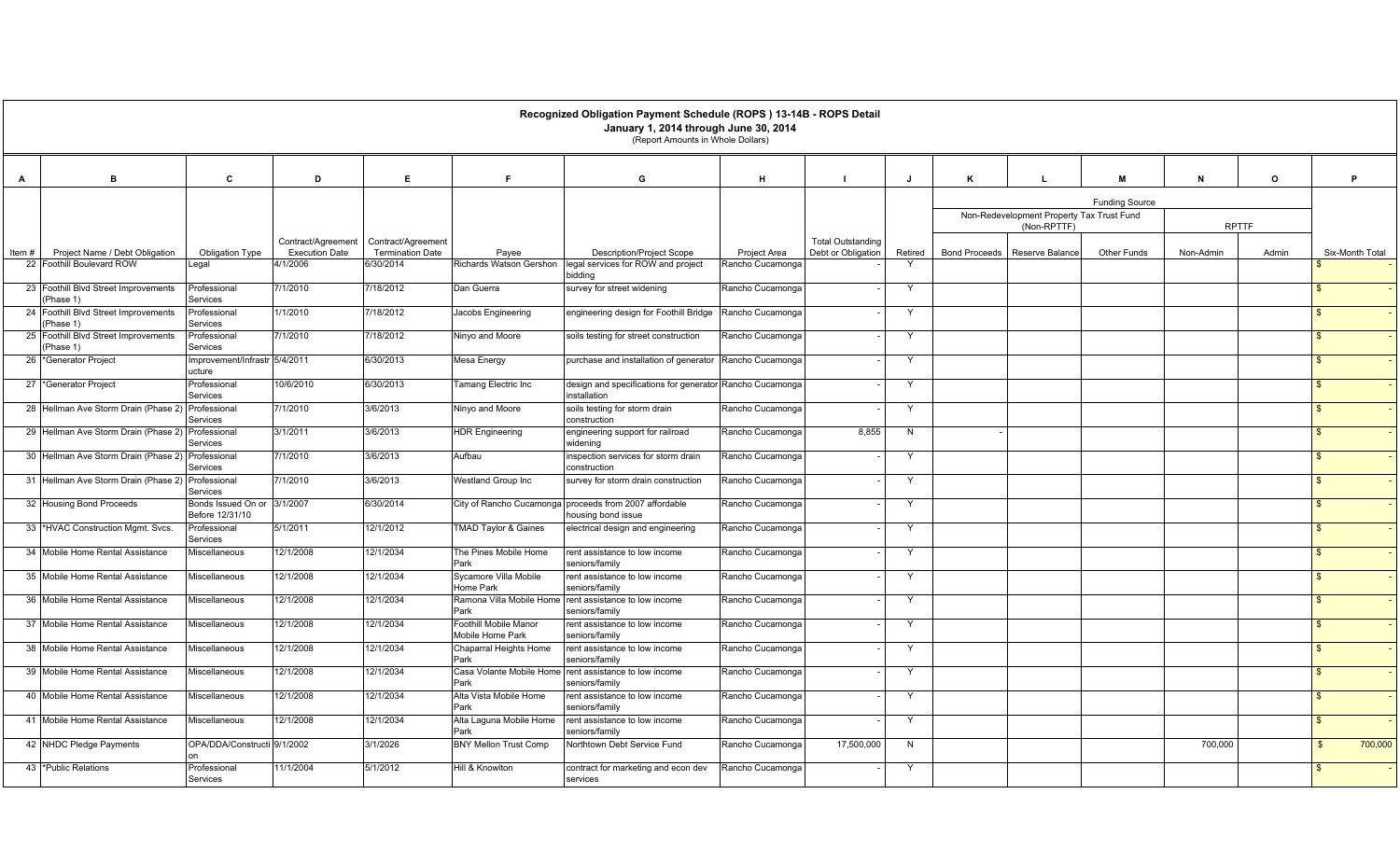|       |                                           |                                                |                                             |                                               |                                       | Recognized Obligation Payment Schedule (ROPS) 13-14B - ROPS Detail<br>January 1, 2014 through June 30, 2014<br>(Report Amounts in Whole Dollars) |                  |                                                |              |                      |                                                          |                       |           |              |                    |                 |
|-------|-------------------------------------------|------------------------------------------------|---------------------------------------------|-----------------------------------------------|---------------------------------------|--------------------------------------------------------------------------------------------------------------------------------------------------|------------------|------------------------------------------------|--------------|----------------------|----------------------------------------------------------|-----------------------|-----------|--------------|--------------------|-----------------|
| A     | B                                         | C                                              | D                                           | E                                             |                                       | G                                                                                                                                                | н                |                                                | $\mathbf{J}$ | K                    |                                                          | M                     | N         | $\mathbf{o}$ |                    | P               |
|       |                                           |                                                |                                             |                                               |                                       |                                                                                                                                                  |                  |                                                |              |                      | Non-Redevelopment Property Tax Trust Fund<br>(Non-RPTTF) | <b>Funding Source</b> |           | <b>RPTTF</b> |                    |                 |
| Item# | Project Name / Debt Obligation            | <b>Obligation Type</b>                         | Contract/Agreement<br><b>Execution Date</b> | Contract/Agreement<br><b>Termination Date</b> | Payee                                 | <b>Description/Project Scope</b>                                                                                                                 | Project Area     | <b>Total Outstanding</b><br>Debt or Obligation | Retired      | <b>Bond Proceeds</b> | Reserve Balance                                          | Other Funds           | Non-Admin | Admin        |                    | Six-Month Total |
|       | 44 *RC Chamber                            | Professional<br>Services                       | 5/1/2009                                    | 6/1/2012                                      |                                       | RC Chamber of Commerce contract for marketing and econ dev<br>services                                                                           | Rancho Cucamonga |                                                |              |                      |                                                          |                       |           |              |                    |                 |
|       | 45 RA-01-022 (Costco)                     | <b>Business Incentive</b><br>Agreements        | /1/2001                                     | 10/1/2015                                     | Costco Wholesale                      | Owner Participation Agreement                                                                                                                    | Rancho Cucamonga | 7,976,246                                      | N            |                      |                                                          |                       | 600,000   |              |                    | 600,000         |
|       | 46 RC Family Sports Center                | OPA/DDA/Constructi 9/1/1996                    |                                             | 12/1/2017                                     | Orchard Capital LP                    | Lease for building from Third Party<br>Landlord                                                                                                  | Rancho Cucamonga | 1,404,800                                      | N            |                      |                                                          |                       | 175,600   |              | $\mathbf{R}$       | 175,600         |
|       | 47 Shared Insurance Services              | Miscellaneous                                  | 7/1/2010                                    | 2/1/2012                                      |                                       | City of Rancho Cucamonga Insurance for facilities shared with City Rancho Cucamonga                                                              |                  | 118,600                                        | N            |                      |                                                          |                       |           |              | $\mathbf{\hat{f}}$ |                 |
|       | 48 SoCal CHFA Loan Payment                | OPA/DDA/Constructi 8/1/1994                    |                                             | 9/1/2024                                      | <b>CHFA</b>                           | payment for affordable housing rehab<br>loan                                                                                                     | Rancho Cucamonga | 3,561,600                                      | N            |                      |                                                          |                       | 169,600   |              |                    | 169,600         |
|       | 49 Sports Lighting Project                | Professional<br>Services                       | 4/1/2011                                    | 6/30/2013                                     | Ace Electric, Inc.                    | installation of light standards                                                                                                                  | Rancho Cucamonga |                                                | Y            |                      |                                                          |                       |           |              |                    |                 |
|       | 50 Tax Allocation Bonds - 99, 01, 04      | Bonds Issued On or 9/1/2004<br>Before 12/31/10 |                                             | 9/1/2032                                      | <b>Wells Fargo</b>                    | <b>Tax Allocation Bonds</b>                                                                                                                      | Rancho Cucamonga | 342,809,377                                    | N            |                      |                                                          |                       | 9,175,824 |              |                    | 9,175,824       |
|       | 51 Technology & Space Upgrades            | Improvement/Infrastr 10/1/2010<br>ucture       |                                             | 6/30/2012                                     | <b>Diversified Window</b><br>Coverina | installation of window coverings                                                                                                                 | Rancho Cucamonga | 47,617                                         | N            |                      |                                                          |                       |           |              |                    |                 |
|       | 52 Technology & Space Upgrades            | mprovement/Infrastr 10/1/2010<br>ucture        |                                             | 6/30/2012                                     | New Image Flooring                    | installation of flooring                                                                                                                         | Rancho Cucamonga | 12,538                                         | N            |                      |                                                          |                       |           |              | \$                 |                 |
|       | 53 Technology & Space Upgrades            | mprovement/Infrastr 4/1/2010<br>ucture         |                                             | 4/1/2015                                      | <b>GM Business Interiors</b>          | installation of doors and work area<br>modifications                                                                                             | Rancho Cucamonga | 4,933                                          | N            |                      |                                                          |                       |           |              |                    |                 |
|       | 54 Technology & Space Upgrades            | mprovement/Infrastr 4/1/2010<br>ucture         |                                             | 4/1/2015                                      | <b>GM Business Interiors</b>          | installation of doors and work area<br>modifications                                                                                             | Rancho Cucamonga | 55,000                                         | N            |                      |                                                          |                       |           |              | $\mathcal{L}$      |                 |
|       | 55 Technology & Space Upgrades            | mprovement/Infrastr 4/1/2010<br>ucture         |                                             | 4/1/2015                                      | <b>GM Business Interiors</b>          | installation of doors and work area<br>modifications                                                                                             | Rancho Cucamonga | 205,986                                        | N            |                      |                                                          |                       |           |              | $\mathbf{\hat{f}}$ |                 |
|       | 56 Technology & Space Upgrades            | mprovement/Infrastr 4/1/2010<br>ucture         |                                             | 4/1/2015                                      | <b>GM Business Interiors</b>          | installation of doors and work area<br>modifications                                                                                             | Rancho Cucamonga | 70,000                                         | N            |                      |                                                          |                       |           |              | $\mathfrak{L}$     |                 |
|       | 57 Technology & Space Upgrades            | mprovement/Infrastr 4/1/2010<br>ucture         |                                             | 4/1/2015                                      | <b>GM Business Interiors</b>          | installation of doors and work area<br>modifications                                                                                             | Rancho Cucamonga | 6,041                                          | N            |                      |                                                          |                       |           |              | $\mathbf{\hat{s}}$ |                 |
|       | 58 Technology & Space Upgrades            | mprovement/Infrastr 4/1/2010<br>ucture         |                                             | 4/1/2015                                      | <b>GM Business Interiors</b>          | installation of doors and work area<br>modifications                                                                                             | Rancho Cucamonga | 50,297                                         | N            |                      |                                                          |                       |           |              |                    |                 |
|       | 59 Technology & Space Upgrades            | mprovement/Infrastr 4/1/2010<br>ucture         |                                             | 4/1/2015                                      | <b>GM Business Interiors</b>          | installation of doors and work area<br>modifications                                                                                             | Rancho Cucamonga | 80,000                                         | N            |                      |                                                          |                       |           |              | \$                 |                 |
|       | 60 *Third-Party Electrical Cert Pgm.      | <b>Business Incentive</b><br>Agreements        | 9/1/2010                                    | 6/1/2012                                      | Hollywood Ribbon                      | contract for rebate on manufacturing<br>equip't corrections                                                                                      | Rancho Cucamonga |                                                | Y            |                      |                                                          |                       |           |              |                    |                 |
|       | 61 *Third-Party Electrical Cert Pgm.      | <b>Business Incentive</b><br>Agreements        | 4/1/2011                                    | 12/1/2012                                     | <b>Specialty Spray Service</b>        | contract for rebate on manufacturing<br>equip't corrections                                                                                      | Rancho Cucamonga |                                                | Y            |                      |                                                          |                       |           |              |                    |                 |
|       | 62 Cultural Center Expansion (VG<br>.and` | Property<br>Maintenance                        | 4/1/2009                                    | 6/30/2014                                     |                                       | City of Rancho Cucamonga Operation of Acquired Property                                                                                          | Rancho Cucamonga | 7,500                                          | N            |                      |                                                          |                       | 7,500     |              |                    | 7,500           |
|       | 63 Public Works Service Center            | mprovement/Infrastr 6/1/2012<br>ucture         |                                             | 12/31/2012                                    | <b>GM Business Interiors</b>          | acquisition of furniture for publc works<br>facility                                                                                             | Rancho Cucamonga |                                                | $\mathsf{Y}$ |                      |                                                          |                       |           |              | $\mathcal{L}$      |                 |
|       | 64 Public Works Service Center            | mprovement/Infrastr 6/1/2012<br>ucture         |                                             | 12/31/2012                                    | NEC Unified, linc                     | telephone system for public works<br>facility                                                                                                    | Rancho Cucamonga |                                                | Y            |                      |                                                          |                       |           |              |                    |                 |
|       | 65 Unemployment Liabilities               | <b>Unfunded Liabilities</b>                    | 4/1/2012                                    | 6/1/2013                                      | various employees                     | payment to staff laid off from loss of<br><b>RDA</b>                                                                                             | Rancho Cucamonga |                                                | Y            |                      |                                                          |                       |           |              |                    |                 |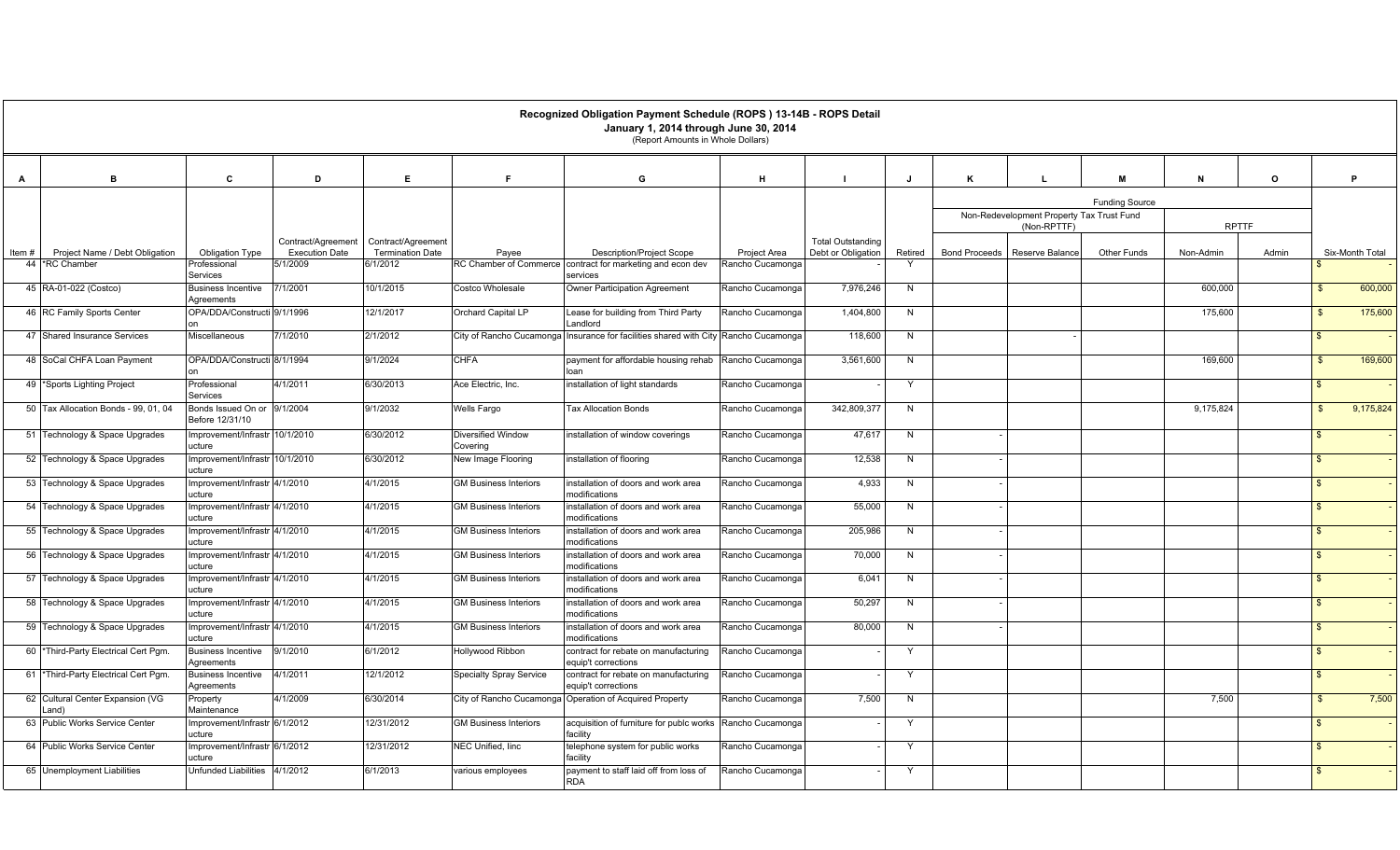|       |                                                                       |                                           |                                             |                                               |                                           | Recognized Obligation Payment Schedule (ROPS) 13-14B - ROPS Detail<br>January 1, 2014 through June 30, 2014                                                               |                  |                                                |              |            |                                                          |                       |           |              |                |                 |
|-------|-----------------------------------------------------------------------|-------------------------------------------|---------------------------------------------|-----------------------------------------------|-------------------------------------------|---------------------------------------------------------------------------------------------------------------------------------------------------------------------------|------------------|------------------------------------------------|--------------|------------|----------------------------------------------------------|-----------------------|-----------|--------------|----------------|-----------------|
|       |                                                                       |                                           |                                             |                                               |                                           | (Report Amounts in Whole Dollars)                                                                                                                                         |                  |                                                |              |            |                                                          |                       |           |              |                |                 |
| A     | B.                                                                    | C                                         | D                                           | E                                             | Е                                         | G                                                                                                                                                                         | H                |                                                |              | K          |                                                          | M                     | N         | $\mathbf{o}$ |                | P.              |
|       |                                                                       |                                           |                                             |                                               |                                           |                                                                                                                                                                           |                  |                                                |              |            |                                                          | <b>Funding Source</b> |           |              |                |                 |
|       |                                                                       |                                           |                                             |                                               |                                           |                                                                                                                                                                           |                  |                                                |              |            | Non-Redevelopment Property Tax Trust Fund<br>(Non-RPTTF) |                       |           | <b>RPTTF</b> |                |                 |
| Item# | Project Name / Debt Obligation                                        | Obligation Type                           | Contract/Agreement<br><b>Execution Date</b> | Contract/Agreement<br><b>Termination Date</b> | Payee                                     | <b>Description/Project Scope</b>                                                                                                                                          | Project Area     | <b>Total Outstanding</b><br>Debt or Obligation | Retired      |            | Bond Proceeds   Reserve Balance                          | <b>Other Funds</b>    | Non-Admin | Admin        |                | Six-Month Total |
|       | 66 City Loan Repayment                                                | City/County Loans<br>On or Before 6/27/11 | 10/1/1982                                   | 6/30/2014                                     |                                           | City of Rancho Cucamonga City loan to Redevelopment Agency                                                                                                                | Rancho Cucamonga | 8,149,014                                      | N            |            |                                                          |                       |           |              |                |                 |
|       | 67 Public Works Service Center                                        | mprovement/Infrastr 8/1/2012<br>ucture    |                                             | 12/31/2012                                    | <b>ASSI Security</b>                      | installation of security system for public Rancho Cucamonga<br>works facility                                                                                             |                  |                                                | Y            |            |                                                          |                       |           |              | <b>\$</b>      |                 |
|       | 68 Public Works Service Center                                        | mprovement/Infrastr 8/1/2012<br>ucture    |                                             | 12/31/2012                                    | ComTech Infrastructure<br>Solutions, Inc. | installation of data cables for public<br>works facility                                                                                                                  | Rancho Cucamonga |                                                | Y            |            |                                                          |                       |           |              | $\mathbf{R}$   |                 |
|       | 69 Base Line/I-15 Interchange                                         | Professional<br>Services                  | 8/1/2012                                    | 12/31/2012                                    | <b>AECOM</b>                              | design services for freeway<br>interchange                                                                                                                                | Rancho Cucamonga |                                                | Y            |            |                                                          |                       |           |              | $\mathbf{R}$   |                 |
|       | 70 Base Line/I-15 Interchange Staff<br>Salaries                       | Project Management 8/1/2012<br>Costs      |                                             | 12/31/2012                                    |                                           | City of Rancho Cucamonga staff costs related to freeway<br>interchange capital project                                                                                    | Rancho Cucamonga |                                                | Y            |            |                                                          |                       |           |              | $\mathbf{R}$   |                 |
|       | 71 RA-05-021 (Bass Pro)                                               | <b>Business Incentive</b><br>Agreements   | 8/1/2005                                    | 12/1/2034                                     |                                           | Bass Pro Shops/Forest City Owner Participation Agreement                                                                                                                  | Rancho Cucamonga | 22,000,000                                     | N            |            |                                                          |                       |           |              | $\mathbf{R}$   |                 |
|       | 72 Audit for SA June 30,2013                                          | <b>Dissolution Audits</b>                 | 8/1/2012                                    | 3/1/2013                                      | Lance Soll and Lunghard                   | audit as required by AB 1484                                                                                                                                              | Rancho Cucamonga | 15,000                                         | N            |            |                                                          |                       |           |              | $\mathfrak{F}$ |                 |
|       | 73 Due Diligence for Housing Funds<br>(Oct 2012)                      | <b>Dissolution Audits</b>                 | 8/1/2012                                    | 10/15/2012                                    |                                           | City of Rancho Cucamonga audit as required by AB 1484                                                                                                                     | Rancho Cucamonga | 12,500                                         | N            |            |                                                          |                       | 12,500    |              | $\mathbb{S}$   | 12,500          |
|       | 74 Due Diligence for Unencumb. Funds Dissolution Audits<br>(Jan 2012) |                                           | 8/1/2012                                    | 1/15/2013                                     | Lance Soll and Lunghard                   | audit as required by AB 1484                                                                                                                                              | Rancho Cucamonga |                                                | Y            |            |                                                          |                       |           |              | $\mathfrak{L}$ |                 |
|       | 75 Successor Agency Admin Fee<br>ROPS <sub>3</sub>                    | Admin Costs                               | 1/1/2013                                    | 6/30/2013                                     |                                           | City of Rancho Cucamonga allowance provided by AB 26                                                                                                                      | Rancho Cucamonga |                                                | $\mathsf{Y}$ |            |                                                          |                       |           |              | $\mathbf{R}$   |                 |
|       | 76 IEUA Passthrough (Fund Balance)                                    | Miscellaneous                             | 3/1/1982                                    | 4/1/2013                                      | <b>IEUA</b>                               | tax increment received prior to January Rancho Cucamonga<br>31, 2012                                                                                                      |                  |                                                | Y            |            |                                                          |                       |           |              | $\mathfrak{F}$ |                 |
|       | 77 Audit for SA (June 30, 2012)                                       | <b>Dissolution Audits</b>                 | 4/1/2012                                    | 1/1/2013                                      | Lance Soll and Lunghard                   | audit as required by AB 1484                                                                                                                                              | Rancho Cucamonga |                                                | Y            |            |                                                          |                       |           |              | \$             |                 |
|       | 78 Base Line and Day Creek Site                                       | Property<br>Maintenance                   | 5/1/1991                                    | 6/30/2014                                     |                                           | City of Rancho Cucamonga Operation of Acquired Property                                                                                                                   | Rancho Cucamonga | 6,000                                          | N            |            |                                                          |                       | 6,000     |              | $\mathbf{R}$   | 6,000           |
|       | 79 Base Line and I-15 Freeway<br>Construction                         | Improvement/Infrastr 8/1/2012<br>ucture   |                                             | 6/30/2014                                     |                                           | City of Rancho Cucamonga construction of freeway interchange                                                                                                              | Rancho Cucamonga | 19,930,000                                     | N            | 19,930,000 |                                                          |                       |           |              |                | 19,930,000      |
|       | 80 Successor Agency Admin Fee<br>ROPS 13-14A                          | <b>Admin Costs</b>                        | 7/1/2013                                    | 12/31/2013                                    |                                           | City of Rancho Cucamonga allowance provided by AB 26                                                                                                                      | Rancho Cucamonga | 514,033                                        | N            |            |                                                          |                       |           |              |                |                 |
|       | 81 2007 TA Housing Bond Proceeds                                      | Bonds Issued On or<br>Before 12/31/10     | 12/5/2007                                   | 6/30/2014                                     | <b>Housing Successor Agency</b>           | Health and Safety Code Section<br>$34176(g)(1)(A)$ allows transfer to<br>Housing Successor Agency upon<br>Finding of Completion and verification<br>of amount of proceeds | Rancho Cucamonga | 8,600,000                                      | N            | 8,600,000  |                                                          |                       |           |              |                | 8,600,000       |
|       | 82 Salaries and Benefits (Non-Housing Unfunded Liabilities            |                                           | 6/30/2012                                   | 6/30/2012                                     |                                           | City of Rancho Cucamonga payment of salaries and benefits of<br>staff laid off                                                                                            | Rancho Cucamonga |                                                | N            |            |                                                          |                       |           |              | $\mathfrak{L}$ |                 |
|       | 83 Unfunded Retirement Obligation<br>(Non-Housing)                    | Unfunded Liabilities                      | 6/30/2012                                   | 6/30/2012                                     |                                           | City of Rancho Cucamonga payment of unfunded retirement<br>obligation for staff laid off                                                                                  | Rancho Cucamonga |                                                | N            |            |                                                          |                       |           |              | $\mathbf{R}$   |                 |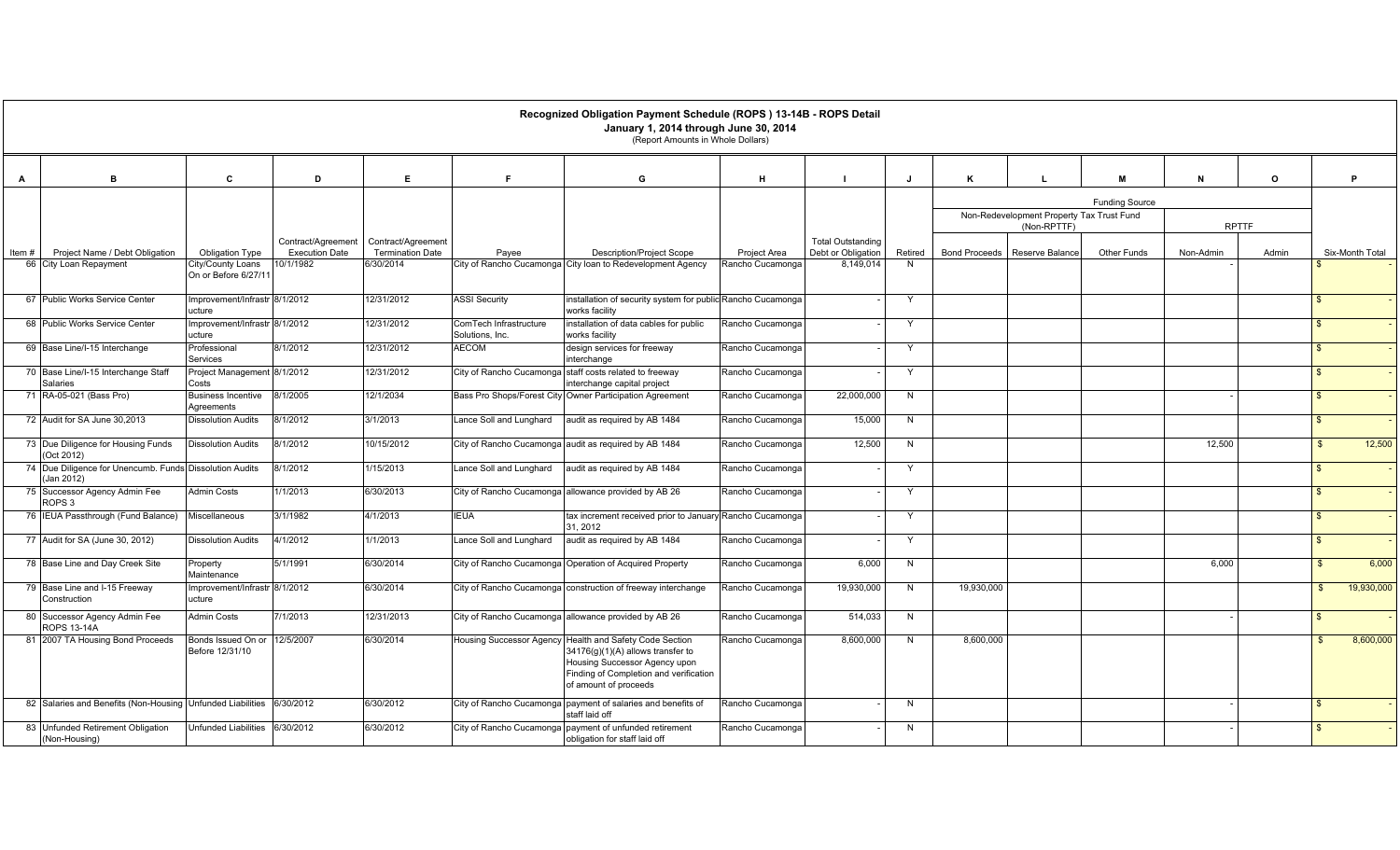|      |                                                     |                                         |                                             |                                               |       | Recognized Obligation Payment Schedule (ROPS) 13-14B - ROPS Detail<br>January 1, 2014 through June 30, 2014<br>(Report Amounts in Whole Dollars)                                                                    |                     |                                                |         |            |                                                          |                       |           |              |                 |
|------|-----------------------------------------------------|-----------------------------------------|---------------------------------------------|-----------------------------------------------|-------|---------------------------------------------------------------------------------------------------------------------------------------------------------------------------------------------------------------------|---------------------|------------------------------------------------|---------|------------|----------------------------------------------------------|-----------------------|-----------|--------------|-----------------|
| A    |                                                     |                                         | D                                           | F.                                            |       | G                                                                                                                                                                                                                   | н                   |                                                |         | ĸ          |                                                          | м                     | N         | $\circ$      |                 |
|      |                                                     |                                         |                                             |                                               |       |                                                                                                                                                                                                                     |                     |                                                |         |            |                                                          | <b>Funding Source</b> |           |              |                 |
|      |                                                     |                                         |                                             |                                               |       |                                                                                                                                                                                                                     |                     |                                                |         |            | Non-Redevelopment Property Tax Trust Fund<br>(Non-RPTTF) |                       |           | <b>RPTTF</b> |                 |
| Item | Project Name / Debt Obligation                      | Obligation Type                         | Contract/Agreement<br><b>Execution Date</b> | Contract/Agreement<br><b>Termination Date</b> | Payee | <b>Description/Project Scope</b>                                                                                                                                                                                    | <b>Project Area</b> | <b>Total Outstanding</b><br>Debt or Obligation | Retired |            | Bond Proceeds   Reserve Balance                          | Other Funds           | Non-Admin | Admin        | Six-Month Total |
|      | 84 Public Works Service Center                      | Improvement/Infrastr 8/1/2012<br>ucture |                                             | 6/30/2014                                     |       | City of Rancho Cucamonga Reimbursement of money advanced by Rancho Cucamonga<br>the City of Rancho Cucamonga for<br>completion of the Public Works<br>Service Center - Finding of Completion<br>issued June 7, 2013 |                     | 1,806,641                                      |         | 1,806,641  |                                                          |                       |           |              | 1,806,641       |
|      | 85 Base Line and I-15 Freeway<br>Interchange        | Improvement/Infrastr 1/1/2014<br>ucture |                                             | 6/30/2014                                     |       | City of Rancho Cucamonga construction of freeway interchange                                                                                                                                                        | Rancho Cucamonga    | 17,335,000                                     |         | 17,335,000 |                                                          |                       |           |              | 17,335,000      |
|      | 86 Civic Center Drive and Utica Ave                 | Property<br>Maintenance                 | 3/27/2002                                   | 6/30/2014                                     |       | City of Rancho Cucamonga Operation of Acquired Property                                                                                                                                                             | Rancho Cucamonga    | 6,000                                          | N       |            |                                                          |                       | 6,000     |              | 6,000           |
|      | 87 San Bernardino Road, west of<br>Klusman          | Property<br>Maintenance                 | 1/26/2009                                   | 6/30/2014                                     |       | City of Rancho Cucamonga Operation of Acquired Property                                                                                                                                                             | Rancho Cucamonga    | 6,000                                          |         |            |                                                          |                       | 6,000     |              | 6,000           |
|      | 88 Successor Agency Admin Fee<br><b>ROPS 13-14B</b> | <b>Admin Costs</b>                      | 1/1/2014                                    | 6/30/2014                                     |       | City of Rancho Cucamonga allowance provided by AB 26                                                                                                                                                                | Rancho Cucamonga    | 488,258                                        |         |            |                                                          |                       |           | 488,258      | 488,258         |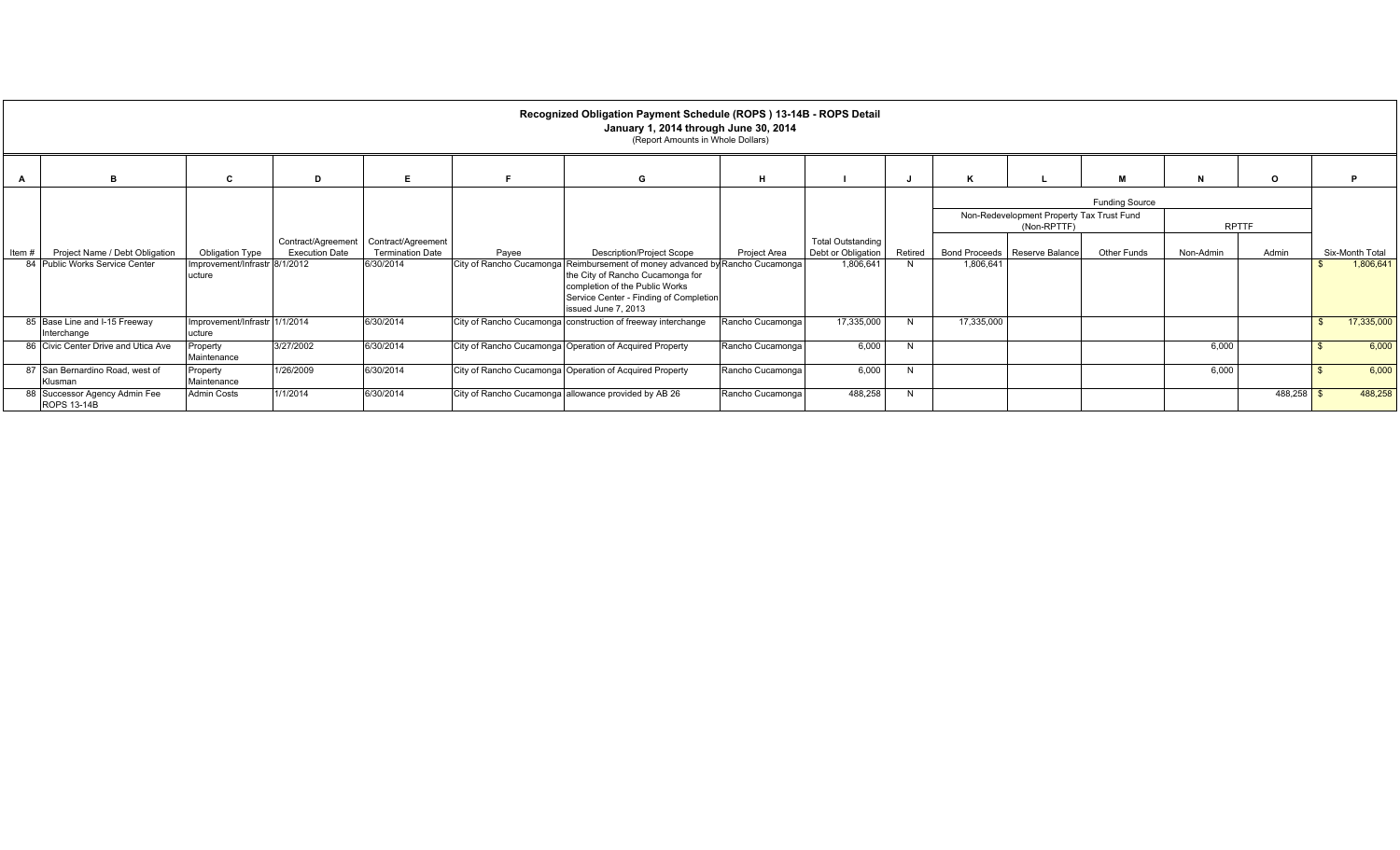|                                                                                                                                                                                                                                                                                                                                                                                                                                                                 |                                                                  |        |                                 |                      |                                                          |                  |            |                    |                          |                                                                    |                                   |                                      | (Report Amounts in Whole Dollars)                               |                                       | Recognized Obligation Payment Schedule (ROPS) 13-14B - Report of Prior Period Adjustments<br>Reported for the ROPS III (January 1, 2013 through June 30, 2013) Period Pursuant to Health and Safety Code (HSC) section 34186 (a) |                               |                   |                                                         |                                                                 |                               |                                   |                                                                |                               |                  |                                                              |                                                                 |
|-----------------------------------------------------------------------------------------------------------------------------------------------------------------------------------------------------------------------------------------------------------------------------------------------------------------------------------------------------------------------------------------------------------------------------------------------------------------|------------------------------------------------------------------|--------|---------------------------------|----------------------|----------------------------------------------------------|------------------|------------|--------------------|--------------------------|--------------------------------------------------------------------|-----------------------------------|--------------------------------------|-----------------------------------------------------------------|---------------------------------------|----------------------------------------------------------------------------------------------------------------------------------------------------------------------------------------------------------------------------------|-------------------------------|-------------------|---------------------------------------------------------|-----------------------------------------------------------------|-------------------------------|-----------------------------------|----------------------------------------------------------------|-------------------------------|------------------|--------------------------------------------------------------|-----------------------------------------------------------------|
| ROPS III Successor Agency (SA) Self-reported Prior Period Adjustments (PPA)Pursuant to HSC Section 34186 (a), SAs are required to report the differences between their actual available funding and their actual expenditures<br>approved for the ROPS 13-14B (January through June 2014) period will be offset by the SA's self-reported ROPS III prior period adjustment. HSC Section 34186 (a) also specifies that the prior period adjustments self-reporte |                                                                  |        |                                 |                      |                                                          |                  |            |                    |                          |                                                                    |                                   |                                      |                                                                 |                                       |                                                                                                                                                                                                                                  |                               |                   |                                                         |                                                                 | CAC                           |                                   |                                                                |                               |                  |                                                              |                                                                 |
| $\overline{A}$                                                                                                                                                                                                                                                                                                                                                                                                                                                  | $\mathbf{c}$                                                     | D      |                                 | F.                   | G                                                        |                  |            |                    | K                        |                                                                    | М                                 | $\mathbf N$                          | $\circ$                                                         |                                       | $\Omega$                                                                                                                                                                                                                         |                               | s                 |                                                         | U                                                               | $\mathbf v$                   | W                                 | $\mathbf{x}$                                                   |                               | z                | AA                                                           | $\mathbf{A}\mathbf{B}$                                          |
|                                                                                                                                                                                                                                                                                                                                                                                                                                                                 |                                                                  |        |                                 |                      | <b>Non-RPTTF Expenditures</b>                            |                  |            |                    |                          |                                                                    |                                   |                                      |                                                                 |                                       |                                                                                                                                                                                                                                  |                               |                   | <b>RPTTF Expenditures</b>                               |                                                                 |                               |                                   |                                                                |                               |                  |                                                              |                                                                 |
|                                                                                                                                                                                                                                                                                                                                                                                                                                                                 | LMIHF                                                            |        |                                 |                      | <b>Reserve Balance</b>                                   |                  |            |                    |                          |                                                                    |                                   |                                      |                                                                 |                                       |                                                                                                                                                                                                                                  |                               |                   |                                                         |                                                                 |                               |                                   |                                                                |                               |                  |                                                              | Net CAC Non-                                                    |
|                                                                                                                                                                                                                                                                                                                                                                                                                                                                 | (Includes LMIHF Due Diligence<br>Review (DDR) retained balances) |        |                                 | <b>Bond Proceeds</b> | Includes Other Funds and Asset<br>DDR retained balances) |                  |            | <b>Other Funds</b> |                          |                                                                    | Non-Admin                         |                                      |                                                                 |                                       |                                                                                                                                                                                                                                  | Admin                         |                   |                                                         | Net SA Non-Admin<br>and Admin PPA                               |                               | <b>Non-Admin CAC</b>              |                                                                |                               | <b>Admin CAC</b> |                                                              | <b>Admin and Admir</b><br>PPA                                   |
|                                                                                                                                                                                                                                                                                                                                                                                                                                                                 |                                                                  |        |                                 |                      |                                                          |                  |            |                    |                          | Available                                                          |                                   |                                      |                                                                 |                                       | Available                                                                                                                                                                                                                        |                               |                   |                                                         | Net Difference                                                  |                               |                                   |                                                                |                               |                  |                                                              | Net Difference                                                  |
|                                                                                                                                                                                                                                                                                                                                                                                                                                                                 |                                                                  |        |                                 |                      |                                                          |                  |            |                    |                          | <b>RPTTF</b><br><b>OPS III distribute</b><br>+ all other available | Net Lesser of<br>Authorized/      |                                      | <b>Difference</b><br>(If M is less than N,<br>the difference is |                                       | <b>RPTTF</b><br>(ROPS III distributed<br>+ all other available a                                                                                                                                                                 | Net Lesser of<br>Authorized / |                   | Difference<br>(If R is less than S<br>the difference is | (Amount Used to<br>Offset ROPS 13-14B<br><b>Requested RPTTF</b> | Net Lesser of<br>Authorized / |                                   | <b>Difference</b><br>(If V is less than W<br>the difference is | Net Lesser of<br>Authorized / |                  | <b>Difference</b><br>(If Y is less than<br>the difference is | (Amount Used to<br>Offset ROPS 13-14F<br><b>Requested RPTTF</b> |
| Item # Project Name / Debt Obligation                                                                                                                                                                                                                                                                                                                                                                                                                           | Authorized<br>\$8,452.028                                        | Actual | Authorized<br>$S$ 1.418.842 $S$ | Actual               | Authorized<br>332.326 \$49.605.612 \$48.910.061 \$       | Actual           | Authorized | Actual             | Authorized<br>22,527,887 | as of 1/1/13)<br>22,527,887                                        | Available                         | Actual<br>22,527,887 \$21,388,082 \$ | zero)                                                           | Authorized<br>1.139.805 \$ 693.818 \$ | of $1/1/13$ )<br>693818                                                                                                                                                                                                          | Available<br>693 818 \$       | Actual<br>693,818 | zero)                                                   | $(O + T)$<br>1 139 805 S                                        | Available                     | Actual<br>$\overline{\mathbf{s}}$ | zero)                                                          | Available                     | Actual<br>$\sim$ | zero)                                                        | $(X + AA)$                                                      |
| 1 2007 A & B TA Bond Series                                                                                                                                                                                                                                                                                                                                                                                                                                     |                                                                  |        |                                 |                      |                                                          |                  |            |                    | 6,975,462                | 6,975,462 \$                                                       | 6,975,462                         | 6,975,462                            |                                                                 |                                       |                                                                                                                                                                                                                                  |                               |                   |                                                         |                                                                 |                               |                                   | I S.<br>$\mathbf{s}$                                           |                               |                  |                                                              | $\sim$<br>$\mathbf{s}$                                          |
| 2 9th & Madrone                                                                                                                                                                                                                                                                                                                                                                                                                                                 |                                                                  |        |                                 |                      |                                                          |                  |            |                    | 12,000                   | 12,000                                                             | 12,000                            |                                      | 12,000<br>$\epsilon$                                            |                                       |                                                                                                                                                                                                                                  |                               |                   |                                                         | 12,000                                                          |                               |                                   |                                                                |                               |                  |                                                              | $\mathbf{s}$                                                    |
| 3 9th & Madrone                                                                                                                                                                                                                                                                                                                                                                                                                                                 |                                                                  |        |                                 |                      |                                                          |                  |            |                    | 40,000                   | $40,000$ \$                                                        | 40,000                            | $40,000$ \$                          |                                                                 |                                       |                                                                                                                                                                                                                                  |                               |                   | $\sim$                                                  |                                                                 |                               |                                   | $\leq$                                                         |                               |                  | $ s$                                                         |                                                                 |
| *Audit Services (through Jan 3<br>4 2012)                                                                                                                                                                                                                                                                                                                                                                                                                       |                                                                  |        |                                 |                      | 14,500                                                   | 14,500           |            |                    |                          |                                                                    |                                   |                                      |                                                                 |                                       |                                                                                                                                                                                                                                  |                               |                   |                                                         |                                                                 |                               |                                   |                                                                |                               |                  |                                                              |                                                                 |
| 5 *Barton Plaza Mural                                                                                                                                                                                                                                                                                                                                                                                                                                           |                                                                  |        |                                 |                      | 15,000                                                   | 10,000           |            |                    |                          |                                                                    | $\mathsf{S}$                      |                                      | $\overline{\mathbf{s}}$                                         |                                       |                                                                                                                                                                                                                                  |                               |                   | $\sim$                                                  |                                                                 |                               |                                   | $\leq$                                                         |                               |                  | $ s$                                                         |                                                                 |
| 6 Base Line/I-15 Interchange<br>7 *Bond Trustee Services                                                                                                                                                                                                                                                                                                                                                                                                        |                                                                  |        | 301,195                         | 170,000              | 6,300                                                    |                  |            |                    |                          |                                                                    | $\mathsf{S}$<br>$\mathbf{s}$      |                                      | $\sqrt{s}$<br>l s                                               |                                       |                                                                                                                                                                                                                                  |                               |                   | $\leq$                                                  |                                                                 |                               |                                   |                                                                |                               |                  | $ s$                                                         | $\sqrt{S}$                                                      |
| 8 Cabling for Reconfigurations                                                                                                                                                                                                                                                                                                                                                                                                                                  |                                                                  |        | 67.334                          |                      |                                                          |                  |            |                    |                          |                                                                    | $\mathsf{ls}$                     |                                      | $\mathsf{S}$                                                    |                                       |                                                                                                                                                                                                                                  |                               |                   | $\sim$                                                  |                                                                 |                               |                                   |                                                                |                               |                  |                                                              | $ s$                                                            |
| Carpet for Furniture<br>9 Reconfigurations                                                                                                                                                                                                                                                                                                                                                                                                                      |                                                                  |        | 12,275                          |                      |                                                          |                  |            |                    |                          |                                                                    |                                   |                                      |                                                                 |                                       |                                                                                                                                                                                                                                  |                               |                   |                                                         |                                                                 |                               |                                   |                                                                |                               |                  |                                                              |                                                                 |
| 10 City Yard Expansion                                                                                                                                                                                                                                                                                                                                                                                                                                          |                                                                  |        |                                 |                      |                                                          |                  |            |                    |                          |                                                                    | $\mathsf{S}$                      |                                      | $\sqrt{s}$                                                      |                                       | $\epsilon$                                                                                                                                                                                                                       |                               |                   | $\sim$                                                  |                                                                 |                               |                                   | $\mathbf{s}$                                                   |                               |                  |                                                              | $ S$                                                            |
| 11 City Yard Expansion                                                                                                                                                                                                                                                                                                                                                                                                                                          |                                                                  |        | 9,580                           | 42,454               |                                                          |                  |            |                    |                          |                                                                    |                                   |                                      | IS.                                                             |                                       |                                                                                                                                                                                                                                  |                               |                   |                                                         |                                                                 |                               |                                   |                                                                |                               |                  |                                                              | $\cdot$ s                                                       |
| 12 *CoStar                                                                                                                                                                                                                                                                                                                                                                                                                                                      |                                                                  |        |                                 |                      | 1,181                                                    | 1,181            |            |                    |                          |                                                                    |                                   |                                      | $\overline{\mathbf{s}}$                                         |                                       |                                                                                                                                                                                                                                  |                               |                   |                                                         |                                                                 |                               |                                   |                                                                |                               |                  |                                                              | $\mathbf{s}$                                                    |
| 13 East Avenue MPSD FHB Mod<br>14 East Avenue MPSD FHB Modi                                                                                                                                                                                                                                                                                                                                                                                                     |                                                                  |        |                                 |                      | 42,294<br>29,333                                         | 30,555<br>25,813 |            |                    |                          |                                                                    |                                   |                                      |                                                                 |                                       |                                                                                                                                                                                                                                  |                               |                   |                                                         |                                                                 |                               |                                   |                                                                |                               |                  |                                                              |                                                                 |
| 15 East Avenue MPSD FHB Modif                                                                                                                                                                                                                                                                                                                                                                                                                                   |                                                                  |        |                                 |                      |                                                          |                  |            |                    |                          |                                                                    |                                   |                                      |                                                                 |                                       |                                                                                                                                                                                                                                  |                               |                   |                                                         |                                                                 |                               |                                   |                                                                |                               |                  |                                                              |                                                                 |
| 16 Elec Engineering for CP Lightin                                                                                                                                                                                                                                                                                                                                                                                                                              |                                                                  |        | 8,900                           |                      |                                                          |                  |            |                    |                          |                                                                    |                                   |                                      |                                                                 |                                       |                                                                                                                                                                                                                                  |                               |                   |                                                         |                                                                 |                               |                                   |                                                                |                               |                  |                                                              |                                                                 |
| *Financial Disclosure/Significan                                                                                                                                                                                                                                                                                                                                                                                                                                |                                                                  |        |                                 |                      |                                                          |                  |            |                    |                          |                                                                    |                                   |                                      |                                                                 |                                       |                                                                                                                                                                                                                                  |                               |                   |                                                         |                                                                 |                               |                                   |                                                                |                               |                  |                                                              |                                                                 |
| 17 Events Notices<br>Fire Protection Passthrough                                                                                                                                                                                                                                                                                                                                                                                                                |                                                                  |        |                                 |                      | 4.939                                                    | 1.500            |            |                    |                          |                                                                    |                                   |                                      |                                                                 |                                       |                                                                                                                                                                                                                                  |                               |                   |                                                         |                                                                 |                               |                                   |                                                                |                               |                  |                                                              |                                                                 |
| 18 (Fund Balance)                                                                                                                                                                                                                                                                                                                                                                                                                                               |                                                                  |        |                                 |                      | 35,445,169                                               | 35,582,58        |            |                    |                          |                                                                    |                                   |                                      |                                                                 |                                       |                                                                                                                                                                                                                                  |                               |                   |                                                         |                                                                 |                               |                                   |                                                                |                               |                  |                                                              |                                                                 |
| 19 *Fire Station Vehicles<br>Flood Control Passthrough                                                                                                                                                                                                                                                                                                                                                                                                          |                                                                  |        |                                 |                      |                                                          |                  |            |                    |                          |                                                                    |                                   |                                      | $\sim$                                                          |                                       |                                                                                                                                                                                                                                  |                               |                   |                                                         |                                                                 |                               |                                   |                                                                |                               |                  |                                                              | $\sim$                                                          |
| 20 (Fund Balance)                                                                                                                                                                                                                                                                                                                                                                                                                                               |                                                                  |        |                                 |                      | 13,063,395                                               | 12,781,577       |            |                    |                          |                                                                    |                                   |                                      |                                                                 |                                       |                                                                                                                                                                                                                                  |                               |                   |                                                         |                                                                 |                               |                                   |                                                                |                               |                  |                                                              |                                                                 |
| 21 Foothill Boulevard Bridge<br>22 Foothill Boulevard ROW                                                                                                                                                                                                                                                                                                                                                                                                       |                                                                  |        | 377,139                         | 47,721               |                                                          |                  |            |                    |                          |                                                                    | $\overline{\mathbf{s}}$<br>$\sim$ |                                      | $\overline{\mathbf{s}}$<br>$\sqrt{s}$                           |                                       | $\sim$                                                                                                                                                                                                                           |                               |                   | $\sim$                                                  |                                                                 |                               |                                   |                                                                |                               |                  | $ S$                                                         | Is.                                                             |
| Foothill Blvd Street                                                                                                                                                                                                                                                                                                                                                                                                                                            |                                                                  |        |                                 |                      |                                                          |                  |            |                    |                          |                                                                    |                                   |                                      |                                                                 |                                       |                                                                                                                                                                                                                                  |                               |                   |                                                         |                                                                 |                               |                                   |                                                                |                               |                  |                                                              |                                                                 |
| 23 Improvements (Phase 1)<br><b>Foothill Blvd Street</b>                                                                                                                                                                                                                                                                                                                                                                                                        |                                                                  |        | 41.829                          | 41,828               |                                                          |                  |            |                    |                          |                                                                    |                                   |                                      |                                                                 |                                       |                                                                                                                                                                                                                                  |                               |                   |                                                         |                                                                 |                               |                                   |                                                                |                               |                  |                                                              |                                                                 |
| 24 Improvements (Phase 1)<br>Foothill Blvd Street                                                                                                                                                                                                                                                                                                                                                                                                               |                                                                  |        | 32,332                          | 30,324               |                                                          |                  |            |                    |                          |                                                                    |                                   |                                      |                                                                 |                                       |                                                                                                                                                                                                                                  |                               |                   |                                                         |                                                                 |                               |                                   |                                                                |                               |                  |                                                              |                                                                 |
| 25 Improvements (Phase 1)                                                                                                                                                                                                                                                                                                                                                                                                                                       |                                                                  |        | 35,846                          |                      |                                                          |                  |            |                    |                          |                                                                    |                                   |                                      |                                                                 |                                       |                                                                                                                                                                                                                                  |                               |                   |                                                         |                                                                 |                               |                                   |                                                                |                               |                  |                                                              |                                                                 |
| 26 *Generator Project                                                                                                                                                                                                                                                                                                                                                                                                                                           |                                                                  |        |                                 |                      |                                                          |                  |            |                    |                          |                                                                    | $\sim$                            |                                      | $\sim$                                                          |                                       |                                                                                                                                                                                                                                  |                               |                   | $\sim$                                                  |                                                                 |                               |                                   |                                                                |                               |                  | $ s$                                                         |                                                                 |
| 27 *Generator Project<br>Hellman Ave Storm Drain                                                                                                                                                                                                                                                                                                                                                                                                                |                                                                  |        |                                 |                      |                                                          |                  |            |                    |                          |                                                                    | $\sim$                            |                                      | l s                                                             |                                       |                                                                                                                                                                                                                                  |                               |                   |                                                         |                                                                 |                               |                                   |                                                                |                               |                  |                                                              | $\mathsf{I}$                                                    |
| 28 (Phase 2)<br>Hellman Ave Storm Drain                                                                                                                                                                                                                                                                                                                                                                                                                         |                                                                  |        |                                 |                      | 109.937                                                  | 109.938          |            |                    |                          |                                                                    |                                   |                                      |                                                                 |                                       |                                                                                                                                                                                                                                  |                               |                   |                                                         |                                                                 |                               |                                   |                                                                |                               |                  |                                                              |                                                                 |
| 29 (Phase 2)                                                                                                                                                                                                                                                                                                                                                                                                                                                    |                                                                  |        |                                 |                      | 8,855                                                    |                  |            |                    |                          |                                                                    |                                   |                                      |                                                                 |                                       |                                                                                                                                                                                                                                  |                               |                   |                                                         |                                                                 |                               |                                   |                                                                |                               |                  |                                                              |                                                                 |
| Hellman Ave Storm Drain<br>30 (Phase 2)                                                                                                                                                                                                                                                                                                                                                                                                                         |                                                                  |        |                                 |                      | 79,129                                                   | 79,129           |            |                    |                          |                                                                    |                                   |                                      |                                                                 |                                       |                                                                                                                                                                                                                                  |                               |                   |                                                         |                                                                 |                               |                                   |                                                                |                               |                  |                                                              |                                                                 |
| Hellman Ave Storm Drain<br>31 (Phase 2)                                                                                                                                                                                                                                                                                                                                                                                                                         |                                                                  |        |                                 |                      | 48,215                                                   | 48,215           |            |                    |                          |                                                                    |                                   |                                      |                                                                 |                                       |                                                                                                                                                                                                                                  |                               |                   |                                                         |                                                                 |                               |                                   |                                                                |                               |                  |                                                              |                                                                 |
| 32 Housing Bond Proceeds                                                                                                                                                                                                                                                                                                                                                                                                                                        | 8,439,528                                                        |        |                                 |                      |                                                          |                  |            |                    |                          |                                                                    | $\mathsf{S}$                      |                                      | $\sim$                                                          |                                       |                                                                                                                                                                                                                                  |                               |                   |                                                         |                                                                 |                               |                                   |                                                                |                               |                  |                                                              | - IS                                                            |
| *HVAC Construction Mgmt.<br>33 Sycs                                                                                                                                                                                                                                                                                                                                                                                                                             |                                                                  |        |                                 |                      |                                                          |                  |            |                    |                          |                                                                    |                                   |                                      |                                                                 |                                       |                                                                                                                                                                                                                                  |                               |                   |                                                         |                                                                 |                               |                                   |                                                                |                               |                  |                                                              |                                                                 |
| 34 Mobile Home Rental Assistand                                                                                                                                                                                                                                                                                                                                                                                                                                 |                                                                  |        |                                 |                      |                                                          |                  |            |                    | 7,800                    | 7,800                                                              | 7,800                             | 7,200                                | 600                                                             |                                       |                                                                                                                                                                                                                                  |                               |                   |                                                         | 60                                                              |                               |                                   |                                                                |                               |                  |                                                              |                                                                 |
| 35 Mobile Home Rental Assistanc                                                                                                                                                                                                                                                                                                                                                                                                                                 |                                                                  |        |                                 |                      |                                                          |                  |            |                    | 6,000                    | 6,000                                                              | 6,000                             | 6,000                                |                                                                 |                                       |                                                                                                                                                                                                                                  |                               |                   |                                                         |                                                                 |                               |                                   |                                                                |                               |                  |                                                              |                                                                 |
| 36 Mobile Home Rental Assistance                                                                                                                                                                                                                                                                                                                                                                                                                                |                                                                  |        |                                 |                      |                                                          |                  |            |                    | 11,400                   | 11,400                                                             | 11,400                            | 10,700                               | 700                                                             |                                       |                                                                                                                                                                                                                                  |                               |                   |                                                         | 700                                                             |                               |                                   |                                                                |                               |                  |                                                              |                                                                 |
| 37 Mobile Home Rental Assistanc                                                                                                                                                                                                                                                                                                                                                                                                                                 |                                                                  |        |                                 |                      |                                                          |                  |            |                    | 4,200                    | 4.200                                                              | 4,200                             | 4.200                                |                                                                 |                                       |                                                                                                                                                                                                                                  |                               |                   |                                                         |                                                                 |                               |                                   |                                                                |                               |                  |                                                              |                                                                 |
| 38 Mobile Home Rental Assistance                                                                                                                                                                                                                                                                                                                                                                                                                                |                                                                  |        |                                 |                      |                                                          |                  |            |                    | 7,620                    | $7.620$ $\overline{\phantom{1}}$ \$                                | 7,620                             | $6,940$ \$                           | 680                                                             |                                       |                                                                                                                                                                                                                                  |                               |                   |                                                         | 680                                                             |                               |                                   |                                                                |                               |                  |                                                              |                                                                 |
| 39 Mobile Home Rental Assistance                                                                                                                                                                                                                                                                                                                                                                                                                                |                                                                  |        |                                 |                      |                                                          |                  |            |                    | 15,540                   | $15,540$ \$                                                        | 15,540                            | $13,460$ \$                          | 2,080                                                           |                                       |                                                                                                                                                                                                                                  |                               |                   |                                                         | 2,080                                                           |                               |                                   |                                                                |                               |                  |                                                              |                                                                 |
| 40 Mobile Home Rental Assistanc                                                                                                                                                                                                                                                                                                                                                                                                                                 |                                                                  |        |                                 |                      |                                                          |                  |            |                    | 9,480                    | 9,480                                                              | 9,480                             | 8,780 \$                             | 700                                                             |                                       |                                                                                                                                                                                                                                  |                               |                   |                                                         | 700                                                             |                               |                                   |                                                                |                               |                  |                                                              |                                                                 |
| 41 Mobile Home Rental Assistance                                                                                                                                                                                                                                                                                                                                                                                                                                |                                                                  |        |                                 |                      |                                                          |                  |            |                    | 13,800                   | $13,800$ \$                                                        | 13,800                            | $12,200$ \$                          | 1,600                                                           |                                       |                                                                                                                                                                                                                                  |                               |                   |                                                         | 1,600                                                           |                               |                                   |                                                                |                               |                  |                                                              |                                                                 |
| 42 NHDC Pledge Payments                                                                                                                                                                                                                                                                                                                                                                                                                                         |                                                                  |        |                                 |                      |                                                          |                  |            |                    | 700,000                  | 700.000 S                                                          | 700,000                           | 700,000 S                            |                                                                 |                                       |                                                                                                                                                                                                                                  |                               |                   | s.                                                      | $\mathsf{I}$                                                    |                               |                                   |                                                                |                               |                  |                                                              | $ \sqrt{S}$                                                     |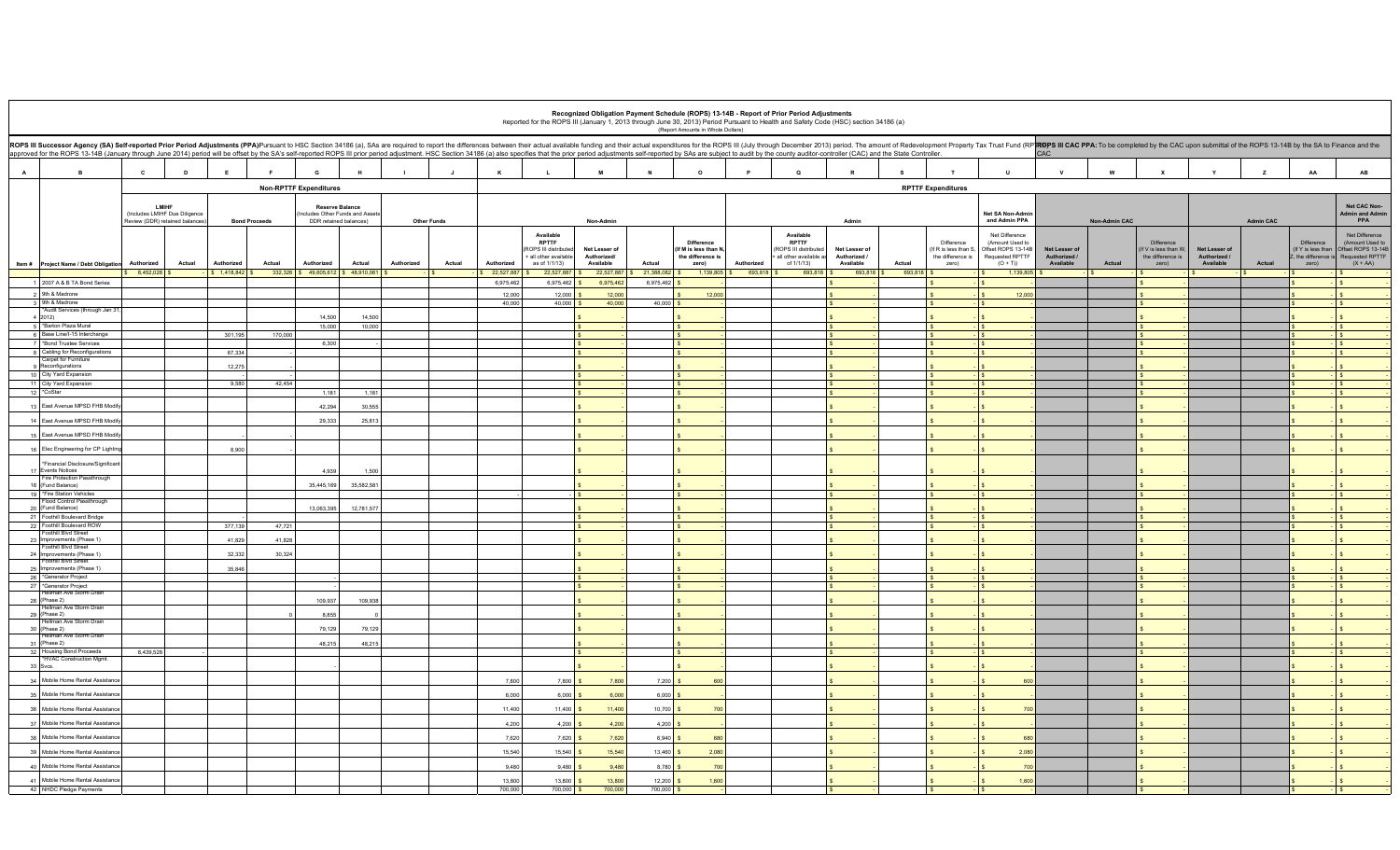|                |                                                                       |              |                                |                                                                                                                                                                                                                                                                                                                                                                                                                                                                 |                                                        |             |                    |        |            |                                                   |                                |               | (Report Amounts in Whole Dollars)       |            | Recognized Obligation Payment Schedule (ROPS) 13-14B - Report of Prior Period Adjustments<br>Reported for the ROPS III (January 1, 2013 through June 30, 2013) Period Pursuant to Health and Safety Code (HSC) section 34186 (a) |                           |         |                                     |                                                         |                           |                      |                                     |                           |                  |                                  |                                                         |
|----------------|-----------------------------------------------------------------------|--------------|--------------------------------|-----------------------------------------------------------------------------------------------------------------------------------------------------------------------------------------------------------------------------------------------------------------------------------------------------------------------------------------------------------------------------------------------------------------------------------------------------------------|--------------------------------------------------------|-------------|--------------------|--------|------------|---------------------------------------------------|--------------------------------|---------------|-----------------------------------------|------------|----------------------------------------------------------------------------------------------------------------------------------------------------------------------------------------------------------------------------------|---------------------------|---------|-------------------------------------|---------------------------------------------------------|---------------------------|----------------------|-------------------------------------|---------------------------|------------------|----------------------------------|---------------------------------------------------------|
|                |                                                                       |              |                                | ROPS III Successor Agency (SA) Self-reported Prior Period Adjustments (PPA)Pursuant to HSC Section 34186 (a), SAs are required to report the differences between their actual available funding and their actual expenditures<br>approved for the ROPS 13-14B (January through June 2014) period will be offset by the SA's self-reported ROPS III prior period adjustment. HSC Section 34186 (a) also specifies that the prior period adjustments self-reporte |                                                        |             |                    |        |            |                                                   |                                |               |                                         |            |                                                                                                                                                                                                                                  |                           |         |                                     |                                                         | CAC                       |                      |                                     |                           |                  |                                  |                                                         |
| $\overline{A}$ | в                                                                     | $\mathbf{c}$ | D                              | E                                                                                                                                                                                                                                                                                                                                                                                                                                                               | G                                                      |             |                    |        | $\kappa$   |                                                   |                                | N             | $\circ$                                 |            | $\mathbf{Q}$                                                                                                                                                                                                                     | $\mathbf R$               | s       |                                     | U                                                       |                           |                      |                                     |                           |                  | AA                               | AB                                                      |
|                |                                                                       |              |                                |                                                                                                                                                                                                                                                                                                                                                                                                                                                                 | <b>Non-RPTTF Expenditures</b>                          |             |                    |        |            |                                                   |                                |               |                                         |            |                                                                                                                                                                                                                                  |                           |         | <b>RPTTF Expenditures</b>           |                                                         |                           |                      |                                     |                           |                  |                                  |                                                         |
|                |                                                                       | LMIHF        | (Includes LMIHF Due Diligence  |                                                                                                                                                                                                                                                                                                                                                                                                                                                                 | <b>Reserve Balance</b><br>cludes Other Funds and Asset |             |                    |        |            |                                                   |                                |               |                                         |            |                                                                                                                                                                                                                                  |                           |         |                                     | <b>Net SA Non-Admin</b>                                 |                           |                      |                                     |                           |                  |                                  | Net CAC Non-<br><b>Admin and Admin</b>                  |
|                |                                                                       |              | Review (DDR) retained balances | <b>Bond Proceeds</b>                                                                                                                                                                                                                                                                                                                                                                                                                                            | DDR retained balances)                                 |             | <b>Other Funds</b> |        |            |                                                   | Non-Admin                      |               |                                         |            |                                                                                                                                                                                                                                  | Admin                     |         |                                     | and Admin PPA                                           |                           | <b>Non-Admin CAC</b> |                                     |                           | <b>Admin CAC</b> |                                  | PPA                                                     |
|                |                                                                       |              |                                |                                                                                                                                                                                                                                                                                                                                                                                                                                                                 |                                                        |             |                    |        |            | Available<br><b>RPTTF</b><br>ROPS III distributed | Net Lesser of                  |               | Difference<br>(If M is less than N      |            | Available<br><b>RPTTF</b><br>ROPS III distributed                                                                                                                                                                                | Net Lesser of             |         | Difference<br>(If R is less than S, | Net Difference<br>(Amount Used to<br>Offset ROPS 13-14B | Net Lesser of             |                      | Difference<br>(If V is less than W. | Net Lesser of             |                  | Difference<br>(If Y is less than | Net Difference<br>(Amount Used to<br>Offset ROPS 13-14B |
|                | Item # Project Name / Debt Obligati                                   | Authorized   | Actual                         | Authorized<br>Actual                                                                                                                                                                                                                                                                                                                                                                                                                                            | Authorized                                             | Actual      | Authorized         | Actual | Authorized | all other available<br>as of 1/1/13)              | Authorized/<br>Available       | Actual        | the difference is<br>zero)              | Authorized | e all other available as<br>of 1/1/13)                                                                                                                                                                                           | Authorized /<br>Available | Actual  | the difference is<br>zero)          | <b>Requested RPTTF</b><br>$(O + T)$                     | Authorized /<br>Available | Actual               | the difference is<br>zero)          | Authorized /<br>Available | Actual           | zero)                            | he difference is Requested RPTTF<br>$(X + AA)$          |
|                |                                                                       | 8,452,028 \$ |                                |                                                                                                                                                                                                                                                                                                                                                                                                                                                                 | 332,326 \$49,605,612                                   | 648,910,061 |                    |        | 22,527,887 | 22,527,887                                        | 22,527,887 \$                  | 21,388,082 \$ | 1,139,805                               | 693,818    | 693,818                                                                                                                                                                                                                          | 693,818 \$                | 693,818 |                                     | 1,139,805                                               |                           |                      |                                     |                           |                  |                                  |                                                         |
|                | 43 *Public Relations<br>44 *RC Chamber                                |              |                                |                                                                                                                                                                                                                                                                                                                                                                                                                                                                 | 81,864<br>28,500                                       |             |                    |        |            |                                                   |                                |               |                                         |            |                                                                                                                                                                                                                                  |                           |         |                                     |                                                         |                           |                      |                                     |                           |                  |                                  | S                                                       |
|                | 45 RA-01-022 (Costco)                                                 |              |                                |                                                                                                                                                                                                                                                                                                                                                                                                                                                                 |                                                        |             |                    |        | 325,000    | $325000$ $\frac{9}{5}$                            | 325,000                        | $325.000$ S   |                                         |            | l s<br>$\mathbf{s}$                                                                                                                                                                                                              |                           |         | - I S<br>$-1s$                      |                                                         |                           |                      |                                     |                           |                  | - IS                             | $\sqrt{S}$                                              |
|                | 46 *RC Family Sports Center                                           |              |                                |                                                                                                                                                                                                                                                                                                                                                                                                                                                                 |                                                        |             |                    |        | 175,600    | 175,600 S                                         | 175,600                        | 175,595 \$    |                                         |            | $\mathsf{S}$                                                                                                                                                                                                                     |                           |         | $ s$                                |                                                         |                           |                      |                                     |                           |                  | $ \sqrt{S}$                      |                                                         |
|                | 47 Shared Insurance Services<br>48 SoCal CHFA Loan Payment            |              |                                |                                                                                                                                                                                                                                                                                                                                                                                                                                                                 | 385,680                                                |             |                    |        | 168,800    | 168,800 \$                                        | 168,800                        | 168,800 S     |                                         |            | $\sim$<br>$\sim$                                                                                                                                                                                                                 |                           |         | - IS<br>$ S$                        |                                                         |                           |                      |                                     |                           |                  | $ S$<br>$ \sqrt{2}$              |                                                         |
|                | 49 *Sports Lighting Project                                           |              |                                |                                                                                                                                                                                                                                                                                                                                                                                                                                                                 |                                                        |             |                    |        |            |                                                   |                                |               | $\epsilon$                              |            | $\mathsf{s}$                                                                                                                                                                                                                     |                           |         | $ s$                                |                                                         |                           |                      |                                     |                           |                  | $ s$                             |                                                         |
| 50 04          | Tax Allocation Bonds - 99, 01                                         |              |                                |                                                                                                                                                                                                                                                                                                                                                                                                                                                                 |                                                        |             |                    |        | 12,932,449 | 12,932,449 \$                                     | 12,932,449                     | 12,932,449    |                                         |            |                                                                                                                                                                                                                                  |                           |         |                                     |                                                         |                           |                      |                                     |                           |                  |                                  | $\sim$                                                  |
|                | 51 Technology & Space Upgrades                                        |              |                                | 47.617                                                                                                                                                                                                                                                                                                                                                                                                                                                          |                                                        |             |                    |        |            |                                                   | Ιs                             |               | $\sim$                                  |            | $\mathbf{s}$                                                                                                                                                                                                                     |                           |         | $\epsilon$<br>$\sim$                |                                                         |                           |                      |                                     |                           |                  | $ s$                             |                                                         |
|                | 52 Technology & Space Upgrades                                        |              |                                | 12,538                                                                                                                                                                                                                                                                                                                                                                                                                                                          |                                                        |             |                    |        |            |                                                   |                                |               | $\hat{S}$                               |            | $\mathsf{S}$                                                                                                                                                                                                                     |                           |         |                                     |                                                         |                           |                      |                                     |                           |                  | $\cdot$ s                        |                                                         |
|                | 53 Technology & Space Upgrades<br>54 Technology & Space Upgrades      |              |                                | 4,933<br>55,000                                                                                                                                                                                                                                                                                                                                                                                                                                                 |                                                        |             |                    |        |            |                                                   | $\mathsf{ls}$<br>l s           |               | $\sqrt{s}$<br>$\sqrt{S}$                |            | $\mathsf{S}$<br>$\mathsf{s}$                                                                                                                                                                                                     |                           |         | $\epsilon$<br>SL                    |                                                         |                           |                      |                                     |                           |                  | $ \sqrt{ }$<br>$\sqrt{s}$        |                                                         |
|                | 55 Technology & Space Upgrades                                        |              |                                | 205,986                                                                                                                                                                                                                                                                                                                                                                                                                                                         |                                                        |             |                    |        |            |                                                   | l s                            |               | $\sim$                                  |            | $\sim$                                                                                                                                                                                                                           |                           |         |                                     |                                                         |                           |                      |                                     |                           |                  | $\sqrt{s}$                       |                                                         |
|                | 56 Technology & Space Upgrades                                        |              |                                | 70,000                                                                                                                                                                                                                                                                                                                                                                                                                                                          |                                                        |             |                    |        |            |                                                   | $\mathsf{s}$                   |               | S                                       |            | l s                                                                                                                                                                                                                              |                           |         |                                     |                                                         |                           |                      |                                     |                           |                  |                                  | s                                                       |
|                | 57 Technology & Space Upgrades<br>58 Technology & Space Upgrades      |              |                                | 6,041<br>50,297                                                                                                                                                                                                                                                                                                                                                                                                                                                 |                                                        |             |                    |        |            |                                                   | l s                            |               | l s                                     |            | $\sim$<br>l s                                                                                                                                                                                                                    |                           |         |                                     |                                                         |                           |                      |                                     |                           |                  | $\sqrt{S}$<br>$\cdot$ Is         |                                                         |
|                | 59 Technology & Space Upgrades                                        |              |                                | 80,000                                                                                                                                                                                                                                                                                                                                                                                                                                                          |                                                        |             |                    |        |            |                                                   | l s                            |               | $\sim$                                  |            | $\sim$                                                                                                                                                                                                                           |                           |         | $-1s$                               |                                                         |                           |                      |                                     |                           |                  | $\cdot$ Is                       |                                                         |
|                | 60 *Third-Party Electrical Cert Pgm                                   |              |                                |                                                                                                                                                                                                                                                                                                                                                                                                                                                                 |                                                        |             |                    |        | 1,638      | $1,638$ \$                                        | 1,638                          |               | 1,638                                   |            |                                                                                                                                                                                                                                  |                           |         |                                     | 1,638                                                   |                           |                      |                                     |                           |                  |                                  | $\mathbf{s}$                                            |
|                | 61 *Third-Party Electrical Cert Pgm<br>*Cultural Center Expansion (VG |              |                                |                                                                                                                                                                                                                                                                                                                                                                                                                                                                 |                                                        |             |                    |        | 1,098      | 1,098                                             | 1.098                          |               | 1.098                                   |            |                                                                                                                                                                                                                                  |                           |         |                                     | 1,098                                                   |                           |                      |                                     |                           |                  |                                  | $\sim$                                                  |
|                | 62 Land)                                                              |              |                                |                                                                                                                                                                                                                                                                                                                                                                                                                                                                 |                                                        |             |                    |        | 20,000     | 20,000                                            | 20,000                         | $1,296$ \$    | 18,704                                  |            |                                                                                                                                                                                                                                  |                           |         |                                     | 18,704                                                  |                           |                      |                                     |                           |                  |                                  |                                                         |
|                | 63 Public Works Service Center<br>64 Public Works Service Center      |              |                                |                                                                                                                                                                                                                                                                                                                                                                                                                                                                 |                                                        |             |                    |        |            |                                                   | $\mathsf{ls}$<br>l s           |               | $\mathbf{s}$<br>$\overline{\mathbf{s}}$ |            | $\mathsf{S}$<br>l s                                                                                                                                                                                                              |                           |         | $ s$<br>$\sim$                      |                                                         |                           |                      |                                     |                           |                  | $ \sim$                          |                                                         |
|                | 65 Unemployment Liabilities                                           |              |                                |                                                                                                                                                                                                                                                                                                                                                                                                                                                                 | 81,000                                                 | 81,000      |                    |        |            |                                                   | $\mathsf{ls}$                  |               | $\sqrt{s}$                              |            | $\mathsf{s}$                                                                                                                                                                                                                     |                           |         | $-1s$                               |                                                         |                           |                      |                                     |                           |                  |                                  | $\cdot$ s<br>$\cdot$ s                                  |
|                | 66 City Loan Repayment                                                |              |                                |                                                                                                                                                                                                                                                                                                                                                                                                                                                                 |                                                        |             |                    |        |            |                                                   | $\sqrt{s}$                     |               | $\sqrt{s}$                              |            | $\mathsf{S}$                                                                                                                                                                                                                     |                           |         | - Is                                |                                                         |                           |                      |                                     |                           |                  |                                  | $\cdot$ s                                               |
|                | 67 Public Works Service Center                                        |              |                                |                                                                                                                                                                                                                                                                                                                                                                                                                                                                 |                                                        |             |                    |        |            |                                                   | $\mathsf{S}$                   |               | $\sqrt{S}$                              |            | $\mathsf{s}$                                                                                                                                                                                                                     |                           |         | $\overline{\mathbf{s}}$             |                                                         |                           |                      |                                     |                           |                  |                                  | $\cdot$ s                                               |
|                | 68 Public Works Service Center<br>69 Base Line/I-15 Interchange       |              |                                |                                                                                                                                                                                                                                                                                                                                                                                                                                                                 |                                                        |             |                    |        |            |                                                   | $\mathsf{ls}$<br>$\sim$        |               | $\sqrt{s}$<br>$\sqrt{S}$                |            | $\sqrt{s}$<br>$\mathsf{s}$                                                                                                                                                                                                       |                           |         | $-$ s                               |                                                         |                           |                      |                                     |                           |                  |                                  | $\cdot$ s<br>$ s$                                       |
|                | Base Line/I-15 Interchange Staf<br>70 Salaries                        |              |                                |                                                                                                                                                                                                                                                                                                                                                                                                                                                                 |                                                        |             |                    |        |            |                                                   |                                |               |                                         |            |                                                                                                                                                                                                                                  |                           |         |                                     |                                                         |                           |                      |                                     |                           |                  |                                  |                                                         |
|                | 71 RA-05-021 (Bass Pro)                                               |              |                                |                                                                                                                                                                                                                                                                                                                                                                                                                                                                 |                                                        |             |                    |        | 1,100,000  | $1,100,000$ \$                                    | 1,100,000                      |               | S<br>1,100,000                          |            | $\mathsf{s}$                                                                                                                                                                                                                     |                           |         |                                     | 1,100,000                                               |                           |                      |                                     |                           |                  |                                  | s                                                       |
|                | 72 Audit for SA June 30,2013                                          |              |                                |                                                                                                                                                                                                                                                                                                                                                                                                                                                                 | 15,000                                                 |             |                    |        |            |                                                   |                                |               |                                         |            |                                                                                                                                                                                                                                  |                           |         |                                     |                                                         |                           |                      |                                     |                           |                  |                                  | ∣\$∶                                                    |
|                | Due Diligence for Housing<br>73 Funds (Oct 2012)                      | 12,500       |                                |                                                                                                                                                                                                                                                                                                                                                                                                                                                                 |                                                        |             |                    |        |            |                                                   |                                |               |                                         |            |                                                                                                                                                                                                                                  |                           |         |                                     |                                                         |                           |                      |                                     |                           |                  |                                  |                                                         |
|                | Due Diligence for Unencumb.<br>74 Funds (Jan 2012)                    |              |                                |                                                                                                                                                                                                                                                                                                                                                                                                                                                                 |                                                        | 12,500      |                    |        |            |                                                   |                                |               |                                         |            |                                                                                                                                                                                                                                  |                           |         |                                     |                                                         |                           |                      |                                     |                           |                  |                                  |                                                         |
|                | Successor Agency Admin Fee                                            |              |                                |                                                                                                                                                                                                                                                                                                                                                                                                                                                                 | 12,500                                                 |             |                    |        |            |                                                   |                                |               |                                         |            |                                                                                                                                                                                                                                  |                           |         |                                     |                                                         |                           |                      |                                     |                           |                  |                                  |                                                         |
|                | 75 ROPS 3<br><b>TEUA Passthrough (Fund</b>                            |              |                                |                                                                                                                                                                                                                                                                                                                                                                                                                                                                 |                                                        |             |                    |        |            |                                                   |                                |               |                                         | 680,818    | 680.818 \$                                                                                                                                                                                                                       | 680,818                   | 680.818 |                                     |                                                         |                           |                      |                                     |                           |                  |                                  | $\hat{\mathbf{S}}$                                      |
|                | 76 Balance)                                                           |              |                                |                                                                                                                                                                                                                                                                                                                                                                                                                                                                 | 132,821                                                | 131,572     |                    |        |            |                                                   |                                |               |                                         |            |                                                                                                                                                                                                                                  |                           |         |                                     |                                                         |                           |                      |                                     |                           |                  |                                  |                                                         |
|                | 77 Audit for SA (June 30, 2012)<br>78 Base Line and Day Creek Site    |              |                                |                                                                                                                                                                                                                                                                                                                                                                                                                                                                 |                                                        |             |                    |        |            |                                                   | $\overline{\mathbf{s}}$<br>l s |               | $\sim$<br>$\overline{\mathbf{s}}$       | 13,000     | $13.000$ S<br>$\sim$                                                                                                                                                                                                             | 13,000                    | 13.000  | . ا ه                               |                                                         |                           |                      |                                     |                           |                  |                                  | $\vert$ s<br>. Is                                       |
|                | Base Line and I-15 Freeway                                            |              |                                |                                                                                                                                                                                                                                                                                                                                                                                                                                                                 |                                                        |             |                    |        |            |                                                   |                                |               |                                         |            |                                                                                                                                                                                                                                  |                           |         |                                     |                                                         |                           |                      |                                     |                           |                  |                                  |                                                         |
|                | 79 Construction<br>Successor Agency Admin Fee                         |              |                                |                                                                                                                                                                                                                                                                                                                                                                                                                                                                 |                                                        |             |                    |        |            |                                                   |                                |               |                                         |            |                                                                                                                                                                                                                                  |                           |         |                                     |                                                         |                           |                      |                                     |                           |                  |                                  |                                                         |
|                | 80 ROPS 13-14A<br>2007 TA Housing Bond                                |              |                                |                                                                                                                                                                                                                                                                                                                                                                                                                                                                 |                                                        |             |                    |        |            |                                                   |                                |               |                                         |            |                                                                                                                                                                                                                                  |                           |         |                                     |                                                         |                           |                      |                                     |                           |                  |                                  | $\sim$                                                  |
|                | 81 Proceeds                                                           |              |                                |                                                                                                                                                                                                                                                                                                                                                                                                                                                                 |                                                        |             |                    |        |            |                                                   |                                |               |                                         |            |                                                                                                                                                                                                                                  |                           |         |                                     |                                                         |                           |                      |                                     |                           |                  |                                  |                                                         |
|                | Salaries and Benefits (Non<br>82 Housing                              |              |                                |                                                                                                                                                                                                                                                                                                                                                                                                                                                                 |                                                        |             |                    |        |            |                                                   |                                |               | $\hat{\mathbf{x}}$                      |            | $\hat{\mathbf{x}}$                                                                                                                                                                                                               |                           |         |                                     |                                                         |                           |                      |                                     |                           |                  |                                  | $\mathbf{S}$                                            |
|                | Unfunded Retirement Obligatio<br>83 (Non-Housing)                     |              |                                |                                                                                                                                                                                                                                                                                                                                                                                                                                                                 |                                                        |             |                    |        |            |                                                   |                                |               |                                         |            |                                                                                                                                                                                                                                  |                           |         |                                     |                                                         |                           |                      |                                     |                           |                  |                                  |                                                         |
|                | City Yard Expansion (Leightor<br>Consulting)                          |              |                                |                                                                                                                                                                                                                                                                                                                                                                                                                                                                 |                                                        |             |                    |        |            |                                                   |                                |               |                                         |            |                                                                                                                                                                                                                                  |                           |         |                                     |                                                         |                           |                      |                                     |                           |                  |                                  |                                                         |
|                |                                                                       |              |                                |                                                                                                                                                                                                                                                                                                                                                                                                                                                                 |                                                        |             |                    |        |            |                                                   | $\mathbf{s}$                   |               |                                         |            | l s                                                                                                                                                                                                                              |                           |         |                                     |                                                         |                           |                      |                                     |                           |                  | $\cdot$ s                        |                                                         |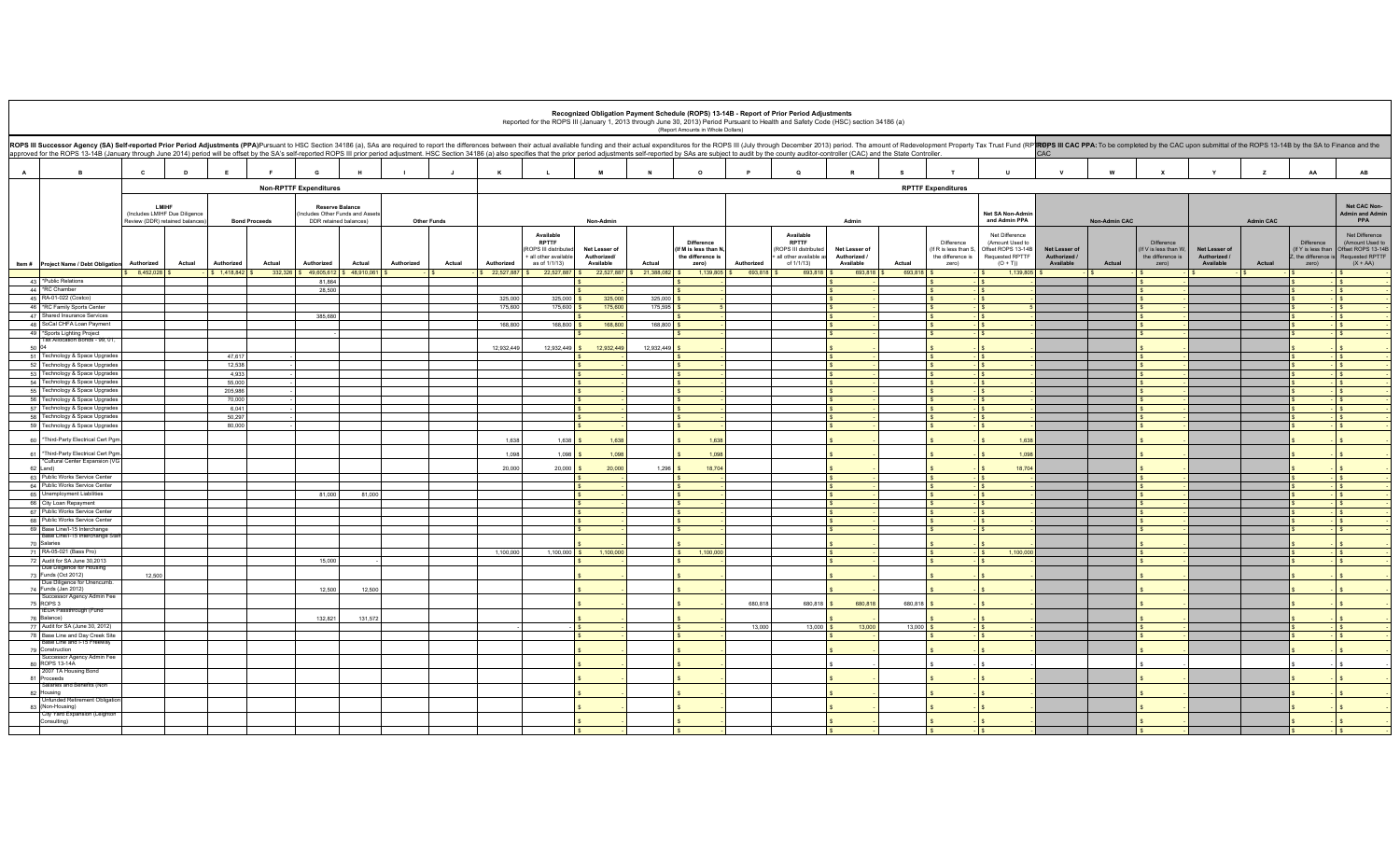|                | <b>Recognized Obligation Payment Schedule 13-14B - Notes</b><br>January 1, 2014 through June 30, 2014                                                                                                                                                                                                                                                                                                                                                                                                                                                                                                                                                                                                               |
|----------------|---------------------------------------------------------------------------------------------------------------------------------------------------------------------------------------------------------------------------------------------------------------------------------------------------------------------------------------------------------------------------------------------------------------------------------------------------------------------------------------------------------------------------------------------------------------------------------------------------------------------------------------------------------------------------------------------------------------------|
| Item#          | <b>Notes/Comments</b>                                                                                                                                                                                                                                                                                                                                                                                                                                                                                                                                                                                                                                                                                               |
|                | <b>Fund Balances Form:</b>                                                                                                                                                                                                                                                                                                                                                                                                                                                                                                                                                                                                                                                                                          |
|                |                                                                                                                                                                                                                                                                                                                                                                                                                                                                                                                                                                                                                                                                                                                     |
|                |                                                                                                                                                                                                                                                                                                                                                                                                                                                                                                                                                                                                                                                                                                                     |
|                |                                                                                                                                                                                                                                                                                                                                                                                                                                                                                                                                                                                                                                                                                                                     |
|                | <b>ROPS Detail Form:</b>                                                                                                                                                                                                                                                                                                                                                                                                                                                                                                                                                                                                                                                                                            |
|                | Amount requested allows for a level debt service payment of what is owed for the ROPS 13/14 A and B time period.                                                                                                                                                                                                                                                                                                                                                                                                                                                                                                                                                                                                    |
|                | The Contract Termination Date has been identified as the end of the ROPS 13/14B time period based on the ROPS Instructions (page 8) since there is no contract or<br>known end date. The Total Outstanding Obligation amount shows the amount that is needed for this ROPS time period only. It is not possible to estimate the length of<br>time this property will be held by the Successor Agency and therefore the total amount that will be needed for this obligation can not reasonably be determined. This<br>enforceable obligation will continue into future ROPS time periods until the property is approved to be transferred to the City of Rancho Cucamonga for governmental<br>2 purposes or sold.   |
|                | The Contract Termination Date has been identified as the end of the ROPS 13/14B time period based on the ROPS Instructions (page 8) since there is not contract or<br>known end date as it is tied to the completion of an infrastructure project. However this enforceable obligation will continue into future ROPS time periods until the<br>6 project is completed                                                                                                                                                                                                                                                                                                                                              |
| $\overline{7}$ | The Total Outstanding Obligation amount shows the amount that is needed for this ROPS time period only. It is not reasonably possible to estimate the total amount of<br>Bond Trustee Services for the life of the bonds. This enforceable obligation will continue into future ROPS time periods for the duration of the bond debt service<br>payments.                                                                                                                                                                                                                                                                                                                                                            |
|                | The Total Outstanding Obligation amount shows the amount that is needed for this ROPS time period only. It is not reasonably possible to estimate the total amount of<br>Financial Disclosures that will be needed for the life of the bonds. This enforceable obligation will continue into future ROPS time periods for the duration of the bond<br>17 debt service payments.                                                                                                                                                                                                                                                                                                                                     |
|                | The Contract Termination Date has been identified as the end of the ROPS 13/14B time period based on the ROPS Instructions (page 8) since there is not contract or<br>known end date as it is tied to the completion of an infrastructure project. However this enforceable obligation will continue into future ROPS time periods until the<br>22 project is completed                                                                                                                                                                                                                                                                                                                                             |
|                | 32 This is a duplicate of Obligation 81.                                                                                                                                                                                                                                                                                                                                                                                                                                                                                                                                                                                                                                                                            |
|                | 50 Amount requested allows for a level debt service payment of what is owed for the ROPS 13/14 A and B time period.                                                                                                                                                                                                                                                                                                                                                                                                                                                                                                                                                                                                 |
|                | The Contract Termination Date has been identified as the end of the ROPS 13/14B time period based on the ROPS Instructions (page 8) since there is not contract or<br>known end date. The Total Outstanding Obligation amount shows the amount that is needed for this ROPS time period only. It is not possible to estimate the length of<br>time this property will be held by the Successor Agency and therefore the total amount that will be needed for this obligation can not reasonably be determined. This<br>enforceable obligation will continue into future ROPS time periods until the property is approved to be transferred to the City of Rancho Cucamonga for governmental<br>62 purposes or sold. |
|                |                                                                                                                                                                                                                                                                                                                                                                                                                                                                                                                                                                                                                                                                                                                     |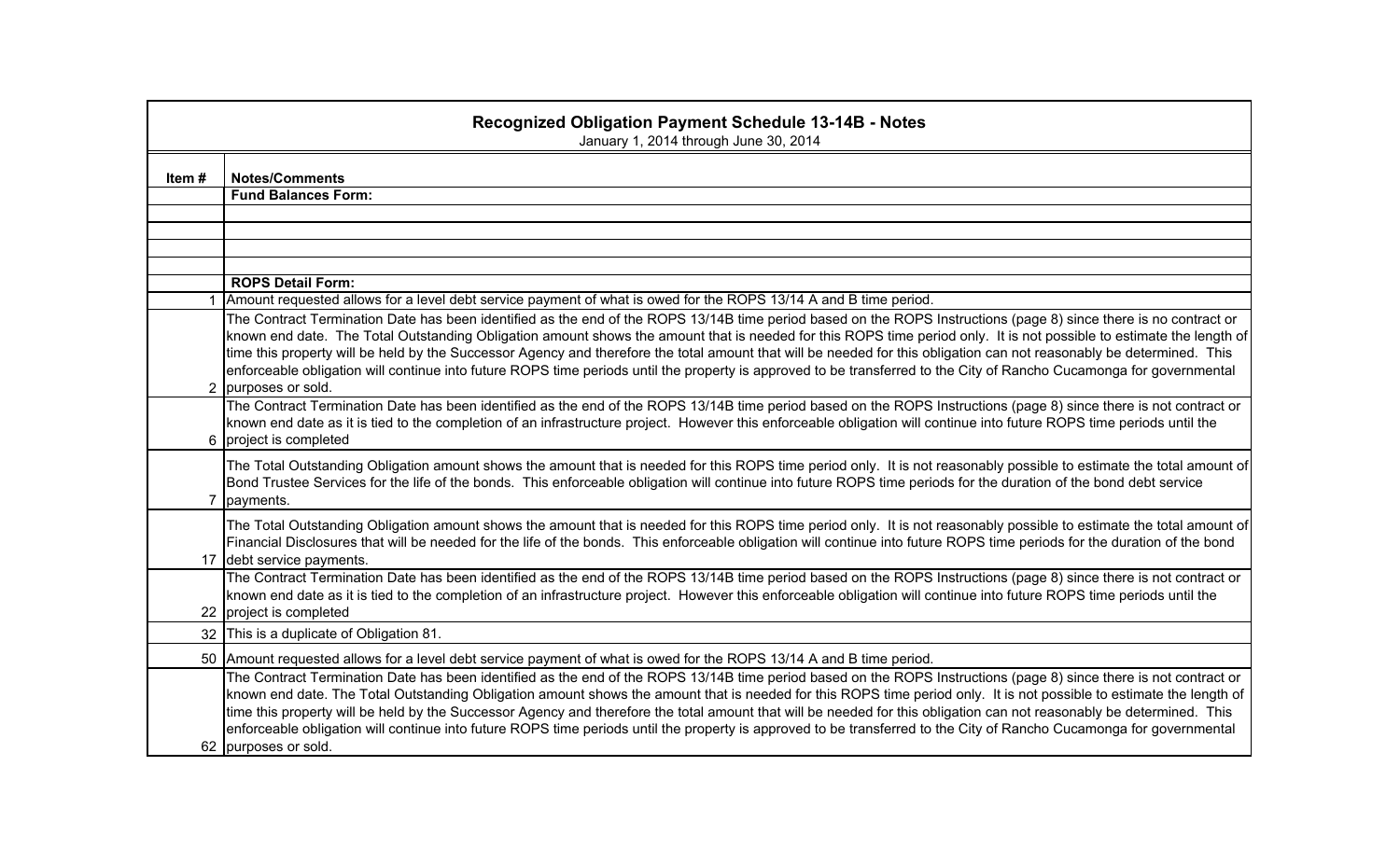|       | <b>Recognized Obligation Payment Schedule 13-14B - Notes</b><br>January 1, 2014 through June 30, 2014                                                                                                                                                                                                                                                                                                                                                                                                                                                                                                                                                                                                                                   |
|-------|-----------------------------------------------------------------------------------------------------------------------------------------------------------------------------------------------------------------------------------------------------------------------------------------------------------------------------------------------------------------------------------------------------------------------------------------------------------------------------------------------------------------------------------------------------------------------------------------------------------------------------------------------------------------------------------------------------------------------------------------|
| Item# | <b>Notes/Comments</b>                                                                                                                                                                                                                                                                                                                                                                                                                                                                                                                                                                                                                                                                                                                   |
|       | The City Loan will be submitted for consideration by the Oversight Board during ROPS 14/15A. The Termination Date for this ROPS time period is identified as<br>6/30/2014, however the termination date in future ROPS will change once a payment schedule is approved. The estimated amount shown in the Total Outstanding<br>Obligation column is based on a 1% compunded interest rate on the principal amount loaned. The estimated amount may change once the Oversight Board approves<br>66 the loan, and the LAIF rate for the quarter in which it is approved is applied.                                                                                                                                                       |
|       | This amount was approved on ROPS 3 to be paid. It had not been paid by the end of the ROPS time period nor was money held back from the DDR. This is a request<br>73 for a previously approved enforceable obligation that was not previously paid. The City paid the invoice and this is the request to reimburse.                                                                                                                                                                                                                                                                                                                                                                                                                     |
|       | The Contract Termination Date has been identified as the end of the ROPS 13/14B time period based on the ROPS Instructions (page 8) since there is not contract or<br>known end date. The Total Outstanding Obligation amount shows the amount that is needed for this ROPS time period only. It is not possible to estimate the length of<br>time this property will be held by the Successor Agency and therefore the total amount that will be needed for this obligation can not reasonably be determined. This<br>78 enforceable obligation will continue into future ROPS time periods until the property is approved to be sold.                                                                                                 |
|       | The City and Successor Agency entered into an Advance and Reimbursement Agreement in 2012 in order for the Base Line and I-15 freeway Interchange to be<br>completed. This Agreement was sent via email to the Department of Finance on August 30, 2012 via Resolution 2012-06. The Successor Agency was issued a<br>Finding of Completion on June 7, 2013 and the Successor Agency is including the amount that has been advanced by the City for this project for approval. The bond<br>proceeds being used to reimburse the City are from a bond issued in 2004. The Fund Balance sheet of ROPS 13/14B shows there are sufficient bond funds available<br>79 for this obligation.                                                    |
|       | This is a transfer of bonds sold for housing purposes in 2007 to the Housing Successor Agency. The Finding of Completion was issued to the Successor Agency on<br>June 7, 2013. A 20 day notice letter from the Housing Successor Agency to the Successor Agency requesting the transfer of the bonds sold for housing purposes was<br>81 issued on August 20, 2013. The Contract Termination Date has been identified as the end of the ROPS 13/14B time period.                                                                                                                                                                                                                                                                       |
|       | This is a new enforceable obligation to the ROPS. The City and Successor Agency entered into an Advance and Reimbursement Agreement in 2012 in order for the<br>Public Works Service Center to be completed. This Agreement was sent via email to the Department of Finance on August 30, 2012 via Resolution 2012-06. The<br>Successor Agency was issued a Finding of Completion on June 7, 2013 and the Successor Agency is including the amount that has been advanced by the City for this<br>project for approval. The bond proceeds being used to reimburse the City are from a bond issued in 2004. The Fund Balance sheet of ROPS 13/14B shows there are<br>84 sufficient bond funds available for this obligation.             |
|       | This is a new enforceable obligation to the ROPS. The City and Successor Agency entered into an Advance and Reimbursement Agreement in 2012 in order for the<br>Base Line and I-15 freeway Interchange to be completed. This Agreement was sent via email to the Department of Finance on August 30, 2012 via Resolution 2012-<br>06. The Successor Agency was issued a Finding of Completion on June 7, 2013 and the Successor Agency is including the amount that has been advanced by the<br>City for this project for approval. The bond proceeds being used to reimburse the City are from a bond issued in 2004. The Fund Balance sheet of ROPS 13/14B<br>85 shows there are sufficient bond funds available for this obligation. |